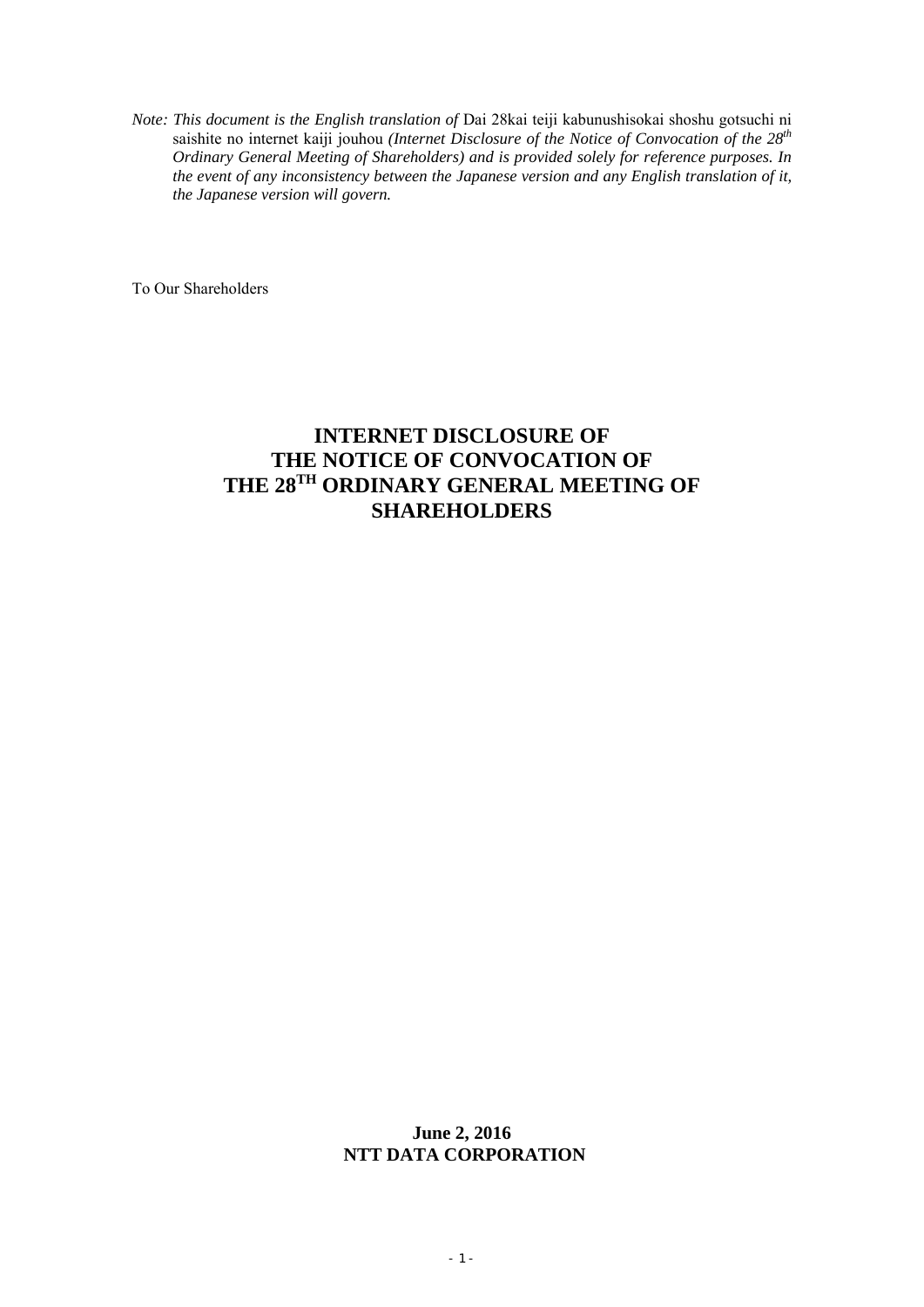# **Notes to Consolidated Financial Statements**

#### **(Important Basic Matters for Preparation of Consolidated Financial Statements)**

1. Matters related to the scope of consolidation

All of our 258 subsidiaries are included in the scope of consolidation.

Major consolidated subsidiaries are NTT DATA, Inc., EVERIS PARTICIPACIONES, S.L.U., itelligence AG, NTT DATA EMEA LTD., etc.

 In addition, due to new investments as well as the establishment of new companies, from the current consolidated fiscal year, 19 companies are newly added to the consolidated subsidiaries.

Also due to the merger of subsidiaries and a decrease in ownership by transfer and liquidation of subsidiaries, 14 companies are excluded from the scope of consolidation.

Major newly added consolidated subsidiaries are as follows:

Carlisle & Gallagher Consulting Group, Inc.

(It changed its name to NTT DATA Consulting, Inc. on April 14, 2016).

2. Matters related to application of the equity method

The equity method is applied to all of the 35 affiliated companies including KIRIN BUSINESS SYSTEM COMPANY, LIMITED.

In addition, due to the establishment of a company, the equity method is extensively applied to 1 company; and due to a decrease in ownership by transfer of a company, the equity method is extensively applied to 1 company that was a consolidated subsidiary.

Also due to transfer of share, 3 companies are excluded from the scope to which the equity method is applied.

#### 3. Matters related to the fiscal year of the consolidated subsidiaries

Among consolidated subsidiaries, the account closing date of 144 companies is December 31st.

When preparing for consolidated financial statements, among the companies whose account closing date is December 31st, for 46 companies, financial statements based on the temporary account closing implemented on the consolidated account closing date are used, and for other companies, financial statements as of the account closing date are used. However, for important transactions occurring between the account closing date and the consolidated account closing date, necessary adjustments have been made for the purpose of consolidation.

Also among the companies to which the equity method is applied, for those companies whose account closing date is different from the consolidated accounting closing date, the financial statements based on each company's fiscal year are used.

#### 4. Matters related to accounting standards

(1) Basis and method of valuation of important assets

1) Securities

Held-to-maturity debt securities:

Amortized cost method is used

Other securities:

a. Those with fair market value:

The market value method on the market value, etc. at the end of the fiscal year is used (the valuation difference is recognized directly as net assets in full and the cost of securities sold is computed using the moving average method).

b. Those without fair market value: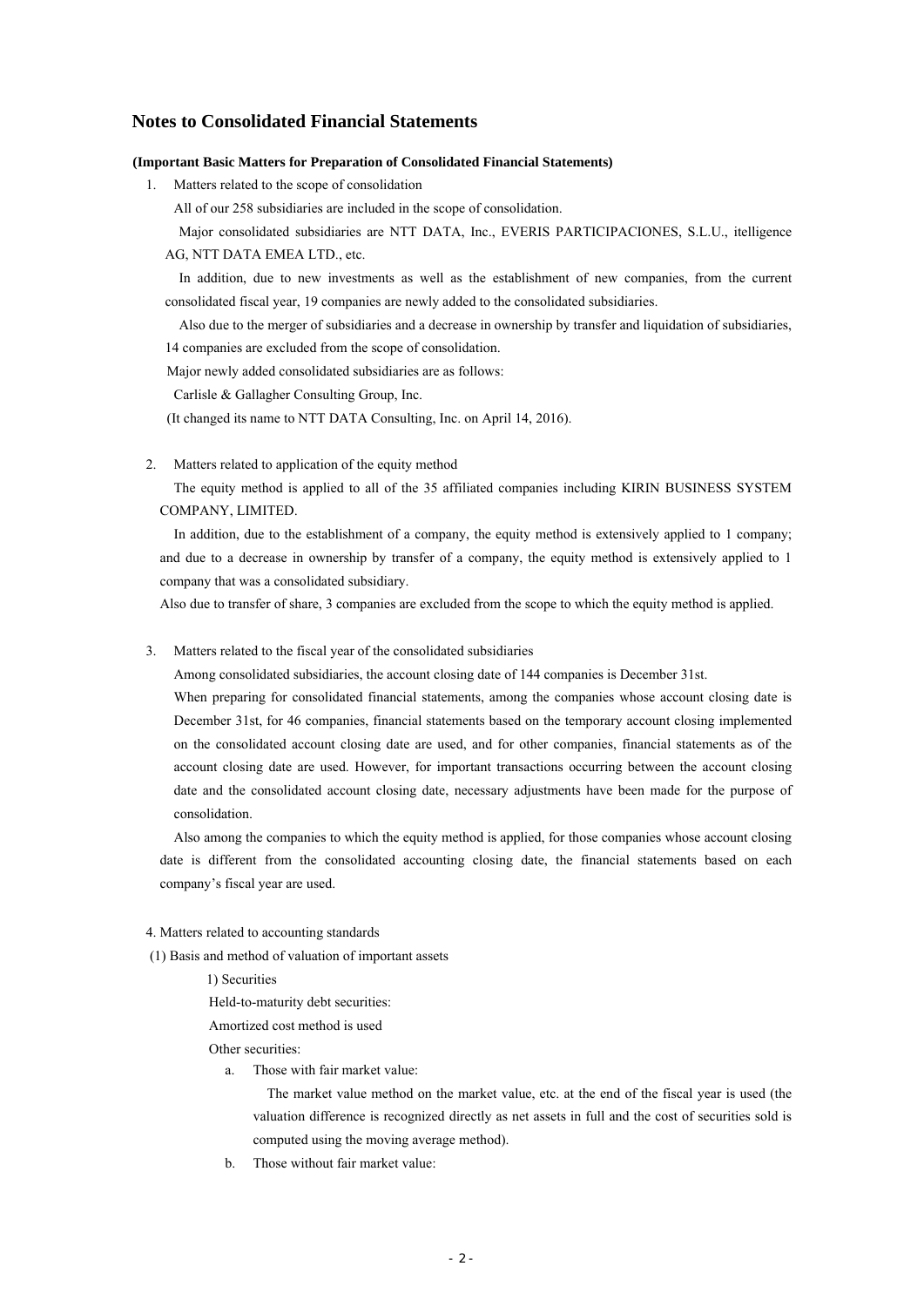The cost method based on the moving average method is used.

2) Inventories

Work in process: At cost based on the specific identification method (the balance sheet amount is computed at the lowered book values reflecting a potential decline).

Stores: Principally at cost based on the first in first out method (the balance sheet amount is computed at the lowered book values reflecting a potential decline).

## (2) Method of depreciation of important depreciable assets

1) Property, plant and equipment (excluding lease assets)

Mainly the declining balance method is employed (however, the buildings [excluding fixtures] acquired on and after the 1st day of April 1998 are depreciated by the straight-line method).

2) Intangible fixed assets (excluding lease assets)

The straight-line method is employed for intangible fixed assets (excluding software).

The depreciation methods for software are as follows:

- a. Marketable software: Comparing the depreciated amount based on the estimated sales revenue over the estimated sales period (within 3 years) and an equal distribution amount based on the length of the remaining period available for sale, the larger one is presented.
- b. Software for internal use: Depreciated using the straight-line method based on its estimated usable period in the Company (within 5 years).

However, among software for service provision purposes, for data communication service software based on a contract with specific customers, the equal installment method is used over the contracted fee payment period.

- 3) Lease assets
	- a. Lease assets related to ownership-transfer finance lease transactions

The same depreciation method that is applied to self-owned fixed assets is employed.

- b. Lease assets related to finance lease transactions without the transfer of ownership:
	- For tangible lease assets, the method of multiplying an amount equal to the depreciation cost calculated by the declining balance method, assuming that the lease term is its useful life and the residual value is 10%, by 9/10 is employed.
		- As for intangible lease assets, the straight-line method is used.

#### (3) Valuation basis for significant allowances

1) Allowance for doubtful receivables

In order to provide for possible losses due to the uncollectibility of general account receivables, such an allowance is calculated based on historical collection losses. There is an allowance for specific account receivables such as doubtful accounts receivables, a case by case review for collectability is conducted and an estimation of the uncollectible amount is booked.

2) Allowance for losses on contracts

In order to provide for possible future losses related to contracts of orders on hand at the end of the current consolidated fiscal year, those with a high probability of generating losses and where it is possible to reasonably estimate the amount of such losses, the estimate amount of losses to be incurred in the future is provided as an allowance for losses on contracts and presented by offsetting with corresponding work in process.

3) Allowance for retirement benefits for directors

Some consolidated subsidiaries book the necessary amount for a year-end payment based on their internal rules to appropriate the payment for retirement benefits for their directors.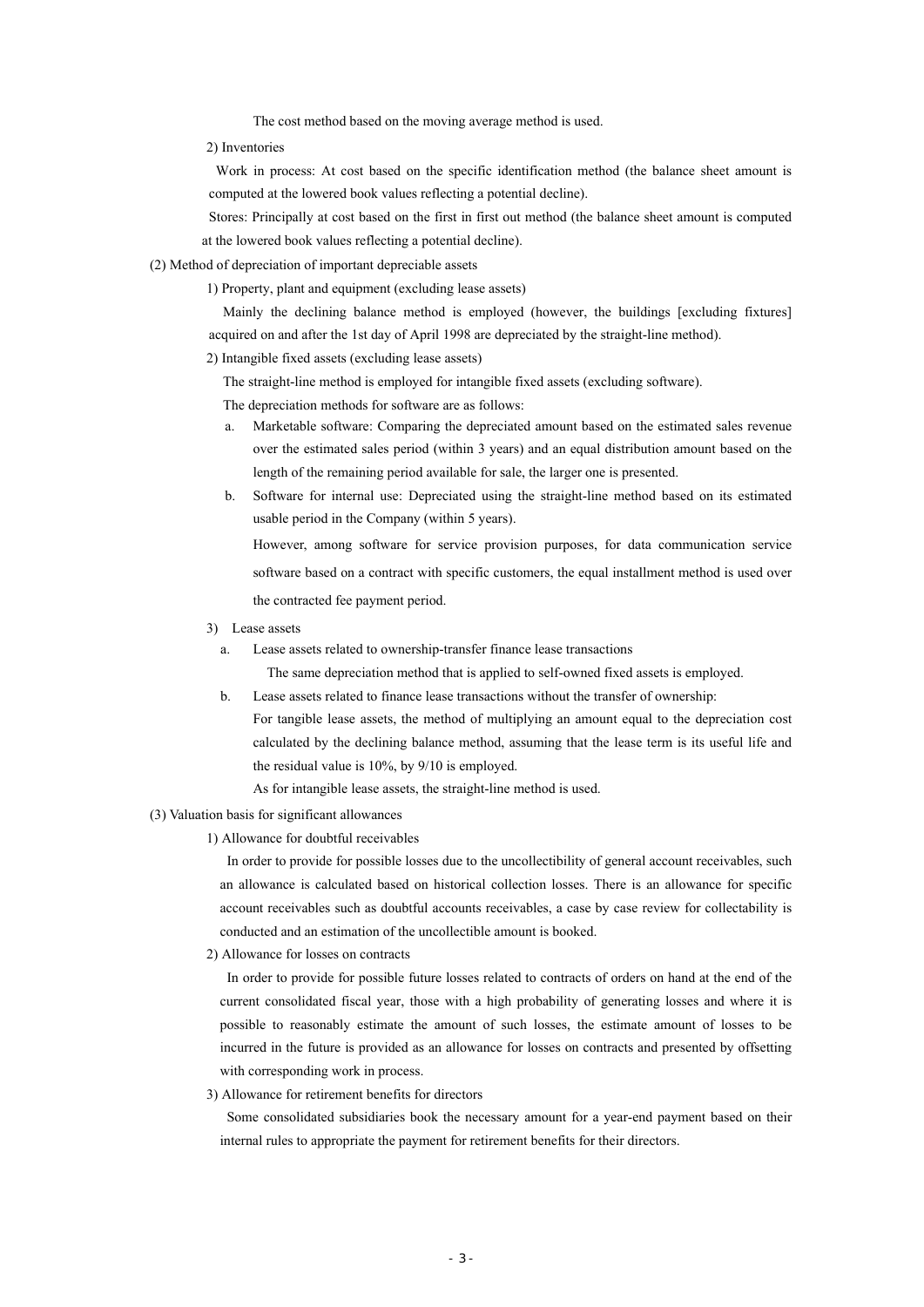- (4) Valuation basis for significant revenue and expenses
	- 1) Valuation basis for contract revenue and the cost of completed work

The percentage-of-completion method has been applied for construction work for which the completion of a certain percentage of the entire work by the date of current consolidated fiscal year end is clearly recognizable (the percentage of completion is estimated by the cost proportion method) and the completed-contract method has been applied for other contracts.

2) Valuation basis for revenues and expenses related to finance lease transactions

Revenues and expenses related to finance lease transactions are accounted for by a method in which sales and the cost of sales are booked when lease expenses are received.

(5) Method of important hedge accounting

Deferred hedge accounting is employed.

However, with the regard to foreign currency monetary receivables and payables with forward exchange contracts, designated hedge accounting ("furiate-shori") is employed.

Also among the interest-rate swap transactions, for the transactions that meet the requirements for exceptional accounting ("tokurei-shori"), exceptional accounting is employed.

(6) Accounting policy for retirement benefits

In order to provide for retirement benefits for employees, the Company books the retirement benefits obligations based on the estimated amount at the end of the current consolidated fiscal year by deducting pension assets from the estimated retirement benefits. Also for consolidated subsidiaries, except for some companies, the simplified method is applied.

1) Period allocation of projected retirement benefits to be incurred

In calculating the retirement benefit obligations, the method based on the benefit formula is used to allocate the projected retirement benefits to the years of service up to the end of the consolidated fiscal year under review.

2) The recognition method for actuarial differences, and prior service cost

The actuarial gains and losses are mainly recognized in the expenses of a proportionally divided amount calculated by the straight-line method over a period of the average remaining service years of employees at the time of recognition of each consolidated fiscal year, commencing with the year following their fiscal year.

The prior service cost is mainly recognized in expenses by the straight-line method over the average remaining service years of employees at the time of recognition of each consolidated fiscal year.

Unrecognized actuarial differences and unrecognized prior service costs are adjusted for tax effects, and then presented as the re-measurements of retirement benefits of other accumulated comprehensive income under net assets.

(7) Accounting for consumption tax, etc.

Consumption tax, etc. are accounted for by the tax-excluded method.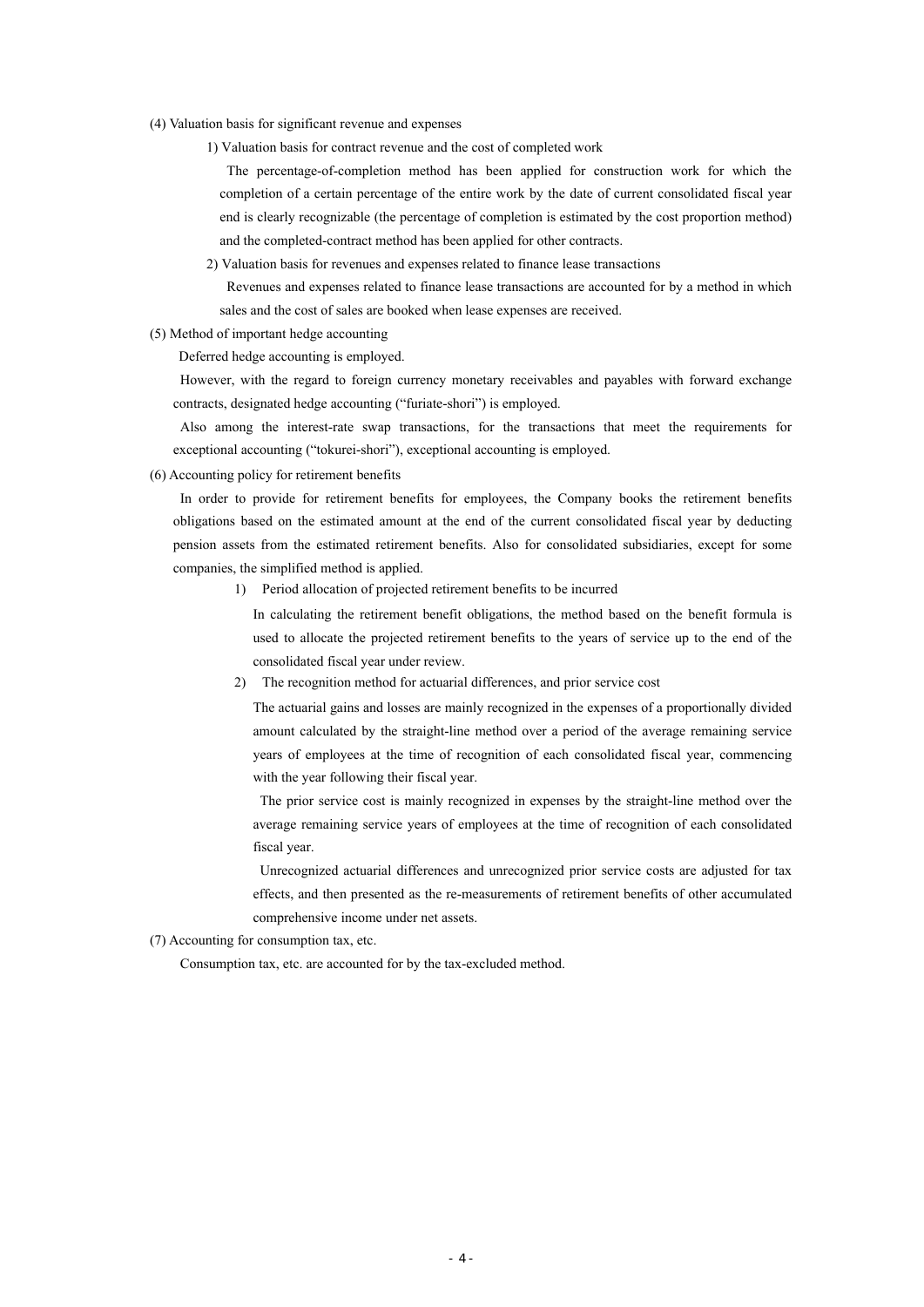#### **(Changes in Accounting Policy)**

"Accounting Standard for Business Combinations" (Accounting Standards Board of Japan (ASBJ) Accounting Standard- ASBJ Statement No.21 dated September 13, 2013; hereinafter referred to as "Accounting Standard for Business Combinations"), "Accounting Standard for Consolidated Financial Statements" (Accounting Standards Board of Japan (ASBJ) Accounting Standard- ASBJ Statement No.22 dated September 13, 2013, hereinafter referred to as "Accounting Standard for Consolidated Financial Statements") and "Accounting Standard for Business Divestitures" (Accounting Standards Board of Japan (ASBJ) Accounting Standard- ASBJ Statement No.7 dated September 13, 2013, hereinafter referred to as "Accounting Standard for Business Divestitures"), etc. have been adopted since the current consolidated fiscal year. The accounting method is changed to those in which the difference in the Company's equity for the subsidiaries, over which the Company's control continues, occurred due to changes of the Company's equity amount, is presented as additional paid-in capital, as well as cost for the consolidated fiscal year when the acquisition cost occurred. Also, for the business combination that will be held after the beginning of the current fiscal year, it will be changed to a method that the revision of allocation of acquisition cost by determining provisional accounting process will be reflected on the consolidated financial statement for the consolidated fiscal year to which the business combination belongs. In addition, the manner of presentation of current net profit, etc. and of minor shareholders to non-controlling shareholders are changed. In order to reflect this change in presentation, the consolidated financial statements for the previous consolidated fiscal year are restated.

The Accounting Standard for Business Combinations and other standards are applied in accordance with transitional treatment as stipulated in Item 58-2 (4) of the Accounting Standard for Business Combinations, Item 44-5 (4) of the Accounting Standard for Consolidated Financial Statements, and Item 57-4(4) of the Accounting Standard for Business Divestitures, and are applied from the beginning of the consolidated fiscal year under review and onwards.

Effects on the operating profit, the current profit and the current net profit before tax, etc. for the current consolidated fiscal year as well as on the additional paid-in capital at the end of the current consolidated fiscal year are minor.

## **(Changes in the Manner of Presentation)**

1. Balance Sheet

The account item "Deposits", which was included in "Other" of the Current Assets for the previous consolidated fiscal year, has become significant in its amount and is therefore classified and reported separately from the current consolidated fiscal year.

In addition, 155,379 million yen presented as "Other" of Current Assets for the previous fiscal year has been restated as "Deposits", 96,015 million and "Other", 59,364 million.

2. Statement of Income

 The account item "Insurance Receivables", which was included in "Other" of the Non-Operating Income for the previous consolidated fiscal year, has become significant in its amount and is therefore classified and reported separately from the current consolidated fiscal year.

In addition, 4,573 million yen presented as "Other" of Non-Operating Income for the previous fiscal year has been restated as "Insurance Receivables", 912 million and "Other", 3,661 million.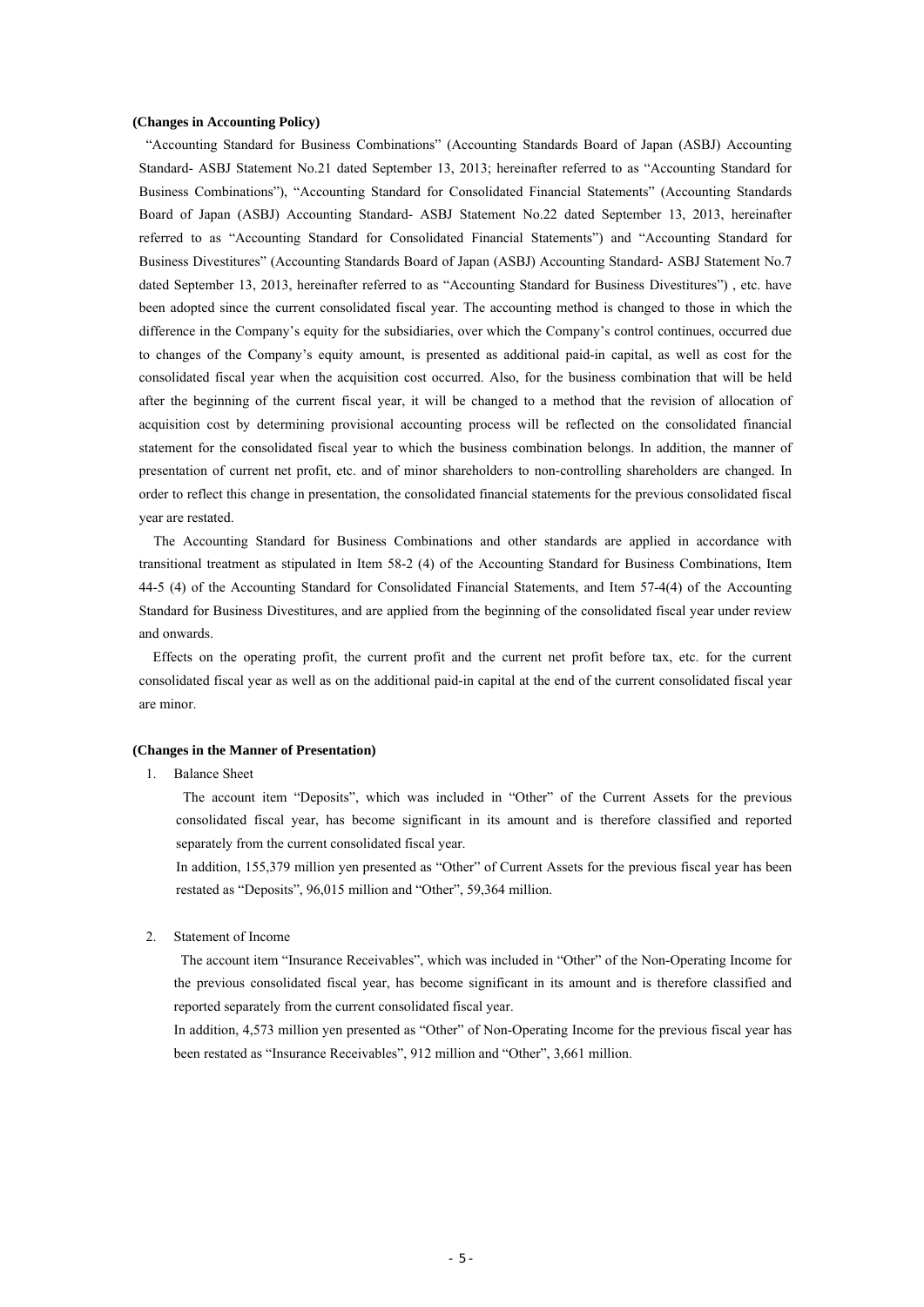#### **(Additional information)**

(Acquisition of Dell Systems Corporation, etc. by the NTT DATA Group and transfer of IT service related businesses)

NTT DATA, a company submitting consolidated financial statements, agreed on March 28 2016 with Dell Inc. to acquire Dell Services Unit through its subsidiary, NTT DATA International L.L.C. (President & CEO: John McCain, Address: NY, U.S., controlling operating subsidiaries in the North America, Capital: \$1,649 million).

Dell Services Unit include 3 companies of Dell Systems Corporation (President: Suresh Vaswani, Address: Plano, TX, U.S.), Dell Technology & Solutions Limited (Director: Janet Wright, Address: Ireland), and Dell Services Pte. Ltd. (Director: Janet Wright, Address: Singapore) as well as IT service related businesses of Dell Group mainly in North America. For the 3 companies, NTT DATA will acquire 100% of the issued shares from Dell Inc. (the parent company of the 3 companies).

- 1. Overview of Business Combination
	- (1) Names of the acquired companies Dell Systems Corporation

Dell Technology & Solutions Limited

Dell Services Pte., Ltd.

(2) Name of the company related to the business transfer

Dell Inc.

(3) Business contents of the acquired companies and contents of the acquired business

IT outsourcing, BPO, application development/management, etc.

(4) Reasons for the business combination

Dell Services Unit provides cloud service, application-related service and BPO service, having a firm base for healthcare, manufacturing, service, financial industries and government as major clients mainly in North America. They particularly gain high evaluation by providing industry-specialized digital solutions and BPO service for the healthcare industry including medical institutions and health insurance companies. NTT DATA, through this acquisition of Dell Services Unit, will aim to expand our business in every industry mainly in North America, as well as enforcing services utilizing the latest technology in cloud service and BPO service.

(5) Legal form of the business combination

Share acquisition and business transfer

(6) Acquired ratio of the voting rights

| Dell Systems Corporation            | $100\%$ |
|-------------------------------------|---------|
| Dell Technology & Solutions Limited | $100\%$ |
| Dell Services Pte. Ltd.             | $100\%$ |

2. Acquisition cost of the acquired company and business Acquisition cost: 3,055 million US dollars (estimated amount)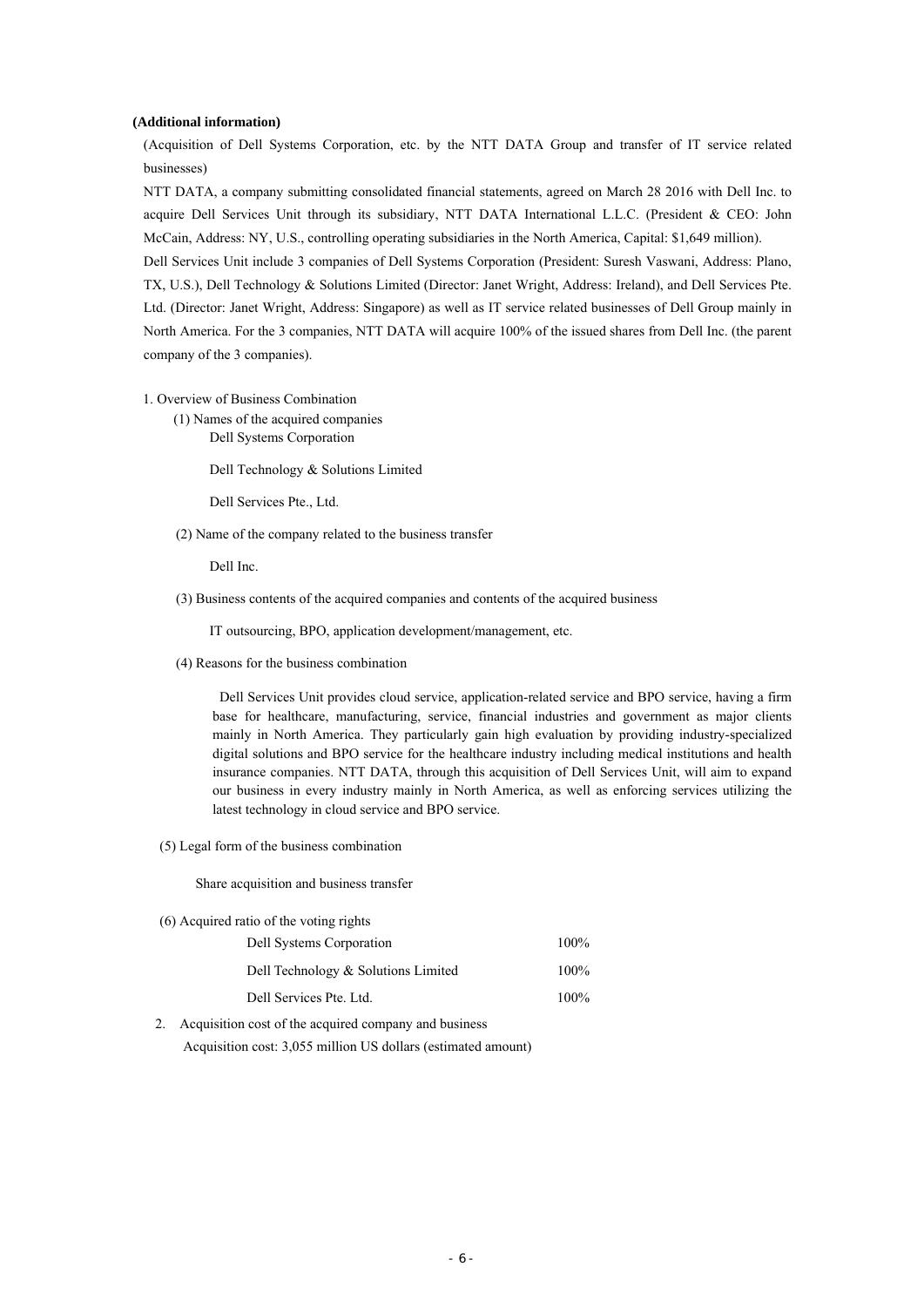#### **(Notes to the Consolidated Balance Sheet)**

| The breakdown of inventories       |                    |
|------------------------------------|--------------------|
| Merchandise and manufactured goods | 2,086 million yen  |
| Work in process                    | 21,825 million yen |
| Raw materials and supplies         | 2,764 million yen  |

2. Assets offered as security and liabilities related to security

| (1) Assets offered as security                                 |                     |
|----------------------------------------------------------------|---------------------|
| Cash on hand and at banks                                      | 31 million yen      |
| Notes receivable and accounts receivable                       | 16million yen       |
| Lease receivables and investment assets                        | 1,505million yen    |
| Buildings and structures                                       | 12,586 million yen  |
| Machinery, equipment and vehicles                              | 38 million yen      |
| Furniture, fixtures and tools                                  | 77million yen       |
| Land                                                           | 38 million yen      |
| Software                                                       | 0million yen        |
| Investment securities                                          | 270 million yen     |
| Investment and other assets (Long-term loans receivables)      | 540 million yen     |
| Total assets of certain subsidiaries (Cash and deposits, etc.) | 242million yen      |
| (2) Secured liabilities                                        |                     |
| Corporate bonds                                                | 100million yen      |
| Long-term debt                                                 | 1,914 million yen   |
| (including those repayable within one year)                    |                     |
| Accumulated depreciation of tangible fixed assets<br>3.        | 509,362 million yen |

#### 4. Guarantee obligation

Performance warranties for system development/operation contracts (45,000 thousand AU\$) Bank of America Corp. (NTT DATA Victorian Ticketing System Pty Ltd) 3,880million yen

## 5. Other

For stock purchase options for minority interests in foreign consolidated subsidiaries possessed by non-controlling shareholders of such subsidiaries, anticipated exercise prices are recognized as a debt, and at the same time, the book values of the non-controlling interest for such interests are deducted from "Non-controlling interests" under net assets and the remaining amount is presented in "Other" in accumulated other comprehensive income under net assets.

6. In inventories related to construction contracts for which potential losses are expected, the amount is presented by offsetting with the corresponding allowance for losses on contracts, 12,401 million yen (all of them are an allowance for losses on contracts related to work in process).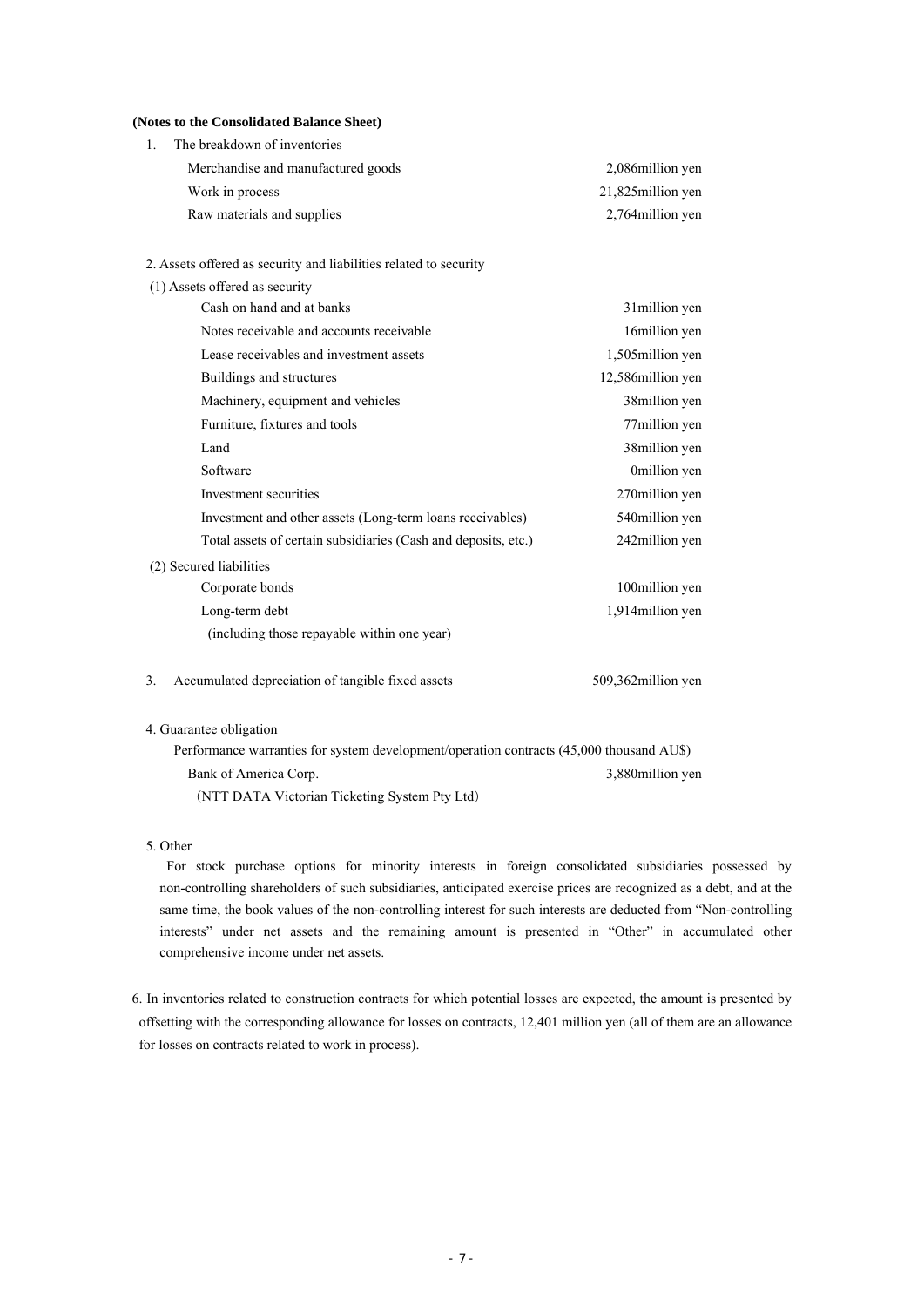#### **(Notes to the Consolidated Statement of Income)**

1. Transfer to allowance for loss on contracts included in cost of sales 16,978million yen

2. The principal categories and amounts of selling and general administrative expenses are as follows.

| Employees' salaries and allowances | 113,675 million yen |
|------------------------------------|---------------------|
| Retirement benefits expenses       | 10,038 million yen  |
| Subcontractor expenses             | 39,320 million yen  |
| Research and development expenses  | 12,410 million yen  |

3. As for impairment losses of fixed assets under extraordinary losses, mainly due to the significant deterioration of the profitability of the assets used by the Public & Social Infrastructure Segment, the Company can no longer expect to collect the invested amounts, so the Company decided to apply impairment accounting and reduced the book values of such assets to the future collectible level and the reduced amount is presented.

Breakdowns of impairment losses of fixed assets are 742 million yen for software in progress, 597 million yen for software, etc.

The asset grouping for NTT DATA and the NTT DATA Group was made mainly based on a minimum unit that can be united and functions as a system.

Also, the collectible amounts of the asset group are calculated based on the values in use, and the discount rate used for such calculation is mainly 5%.

4. Loss due to impairment of goodwill presented as extraordinary loss is as follows:

For a part of the group companies in the Global Segment, we had presented their goodwill of the acquired business based on its excess earning power. However, as the earning expected at the beginning cannot be expected, the said deducted amount of the book value is presented in the extraordinary loss as the impairment loss. Also, the collectible amounts of the asset group including goodwill are calculated based on values in use, and the discount rate used for such calculation is 10%.

 The goodwill grouping in NTT DATA and the NTT DATA Group was made based on a business of the Company and the Company Group as a minimum unit.

#### **(Notes to the Consolidated Statement of Shareholders' Equity)**

- 1. Class and number of shares outstanding at the consolidated fiscal year-end Common stock 280,500,000 shares
- 2. Class and number of treasury stock at the consolidated fiscal year-end Common stock 99 shares

3. Dividends

(1) Dividends Paid

| Approval                                                               | Class of Shares | Total Amount of<br>Dividends<br>$(\frac{1}{2})$ million | Dividend per<br>Share $(\frac{1}{2})$ | Record Date        | <b>Effective Date</b> |
|------------------------------------------------------------------------|-----------------|---------------------------------------------------------|---------------------------------------|--------------------|-----------------------|
| <b>Ordinary General</b><br>Meeting of Shareholders<br>on June 17, 2015 | Common stock    | 8.414                                                   | 30                                    | March 31, 2015     | June 18,2015          |
| The Board of Directors<br>on October 29, 2015                          | Common stock    | 8.414                                                   | 30                                    | September 30, 2015 | December 1, 2015      |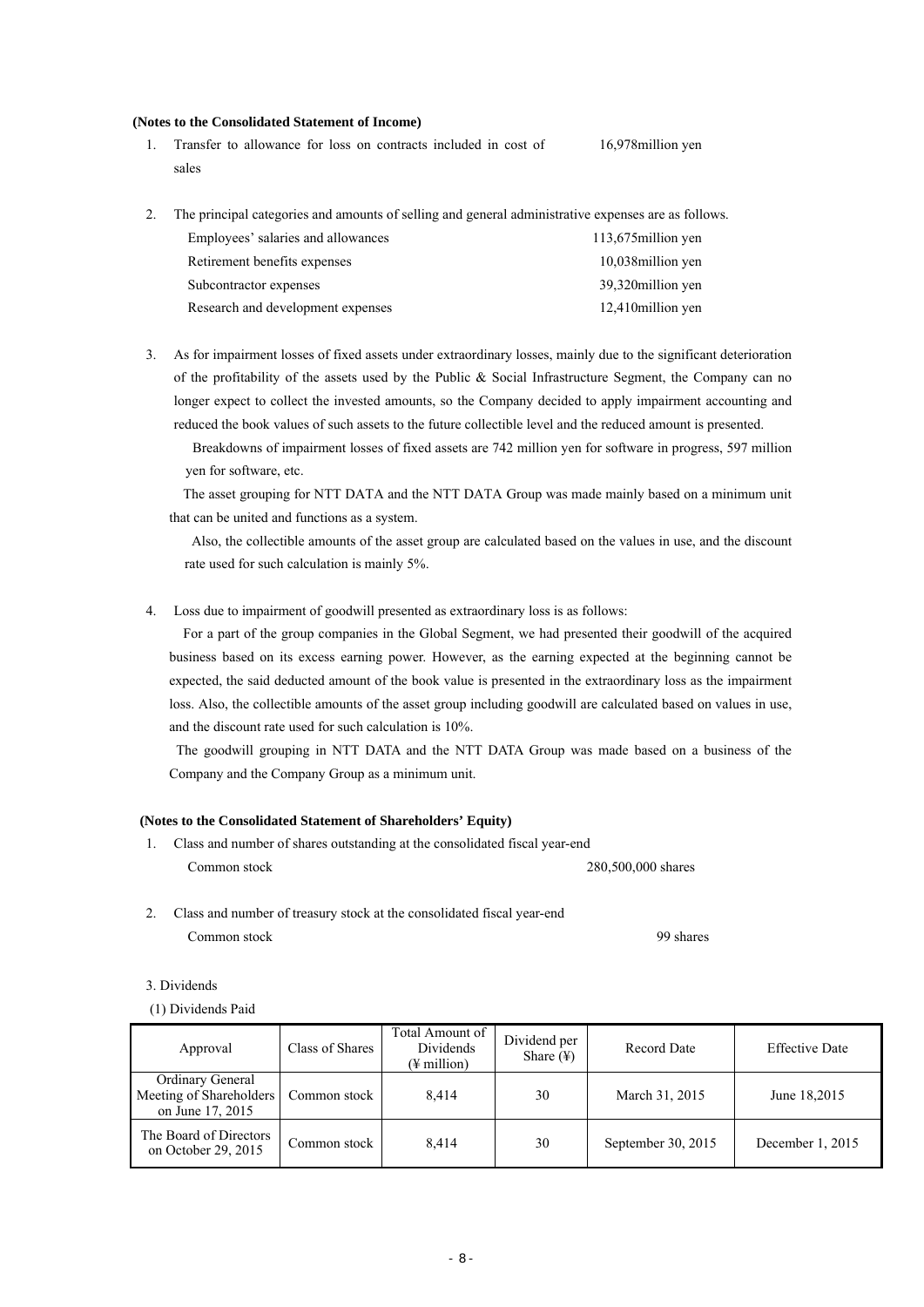(2) Dividends whose record date is within the consolidated fiscal year ended March 31, 2016, but to be effective in

| Approval                                                                             | Class of<br>Shares | Dividend<br>Source   | Total Amount of<br>Dividends<br>(¥ million) | Dividend per<br>Share $(\frac{1}{2})$ | <b>Record Date</b> | <b>Effective Date</b> |
|--------------------------------------------------------------------------------------|--------------------|----------------------|---------------------------------------------|---------------------------------------|--------------------|-----------------------|
| Ordinary General<br>Meeting of Shareholders Common<br>scheduled for June 22.<br>2016 | stock              | Retained<br>earnings | 11.219                                      | 40                                    | March 31, 2016     | June 23, 2016         |

the following consolidated fiscal year.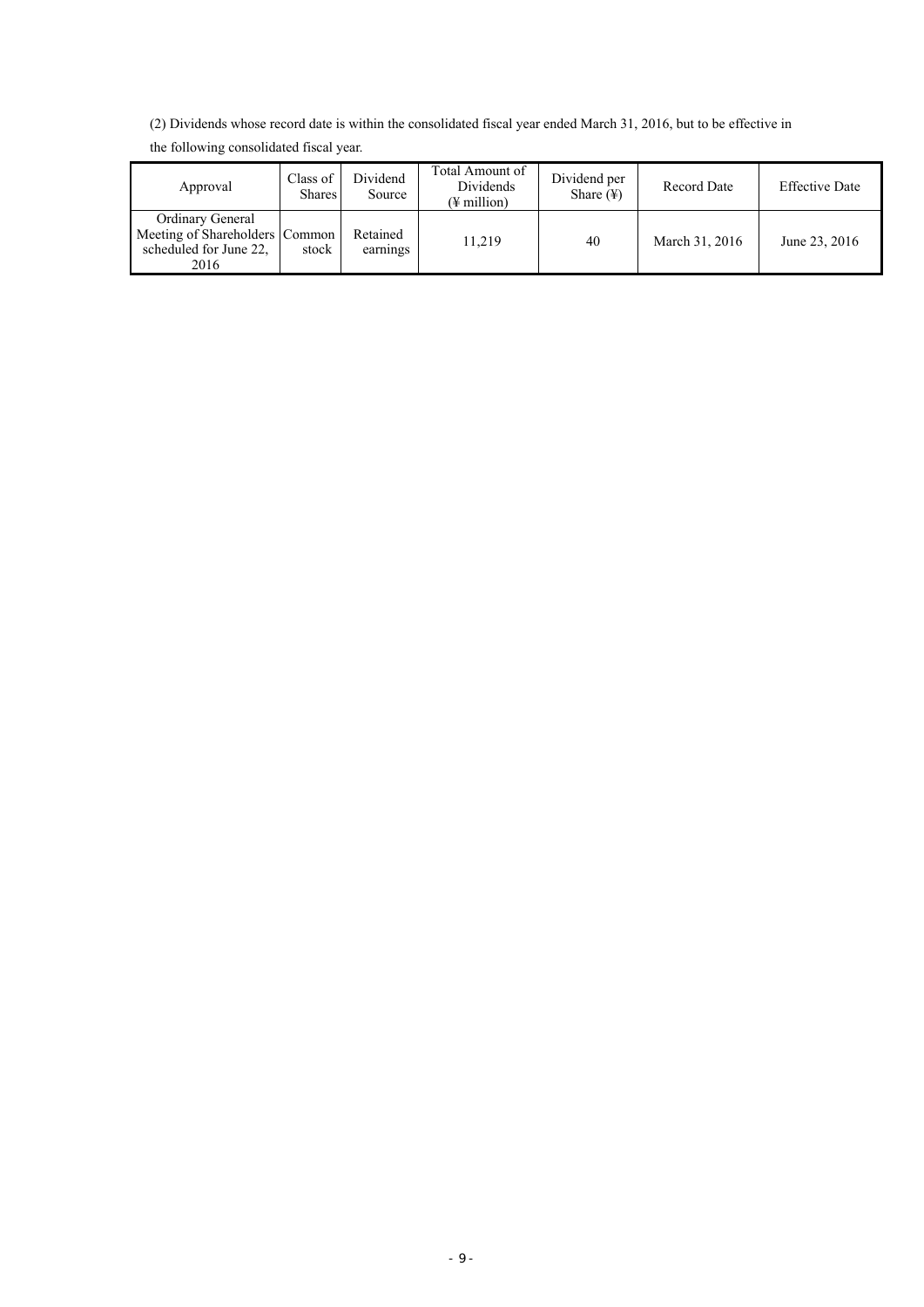#### **(Notes related to Financial Instruments)**

1. Matters related to the status of financial instruments

(1) Policy for handling financial instruments

For fund management, the NTT DATA Group uses highly safe monetary assets and they are also used for NTT and the NTT DATA Group finance. The necessary funds for running the business are procured by bank loans and the issuance of corporate bonds as well as commercial papers. Derivatives are used to hedge the fluctuation risks of future market prices (foreign exchange rates and interest rates)(market risk) and the Group does not engage in derivatives for the purpose of speculative trading.

(2) Components and risks of financial instruments

Trade receivables, i.e., notes and accounts receivables, are exposed to customers' credit risk.

Investment securities are mostly corporate shares related to services or capital participation, etc. with customers and are exposed to market price fluctuation risk.

Most trade payables, i.e., accounts payable, are due within one year.

The main purpose of short-term loans is to procure the necessary operating funds. The main purpose of long-term loans and corporate bonds is to procure the necessary funds, etc. for capital investment and the maturity dates are for a maximum of 14 years from the closing date.

The derivative transactions are limited to forward exchange contracts and currency swap transactions, which are aimed at hedging the fluctuation risks of future market prices (foreign exchange rates and interest rates) (market risk) for the payments of foreign currency payments, etc., and interest rate swap transactions, which is aimed at converting variable rate debts into fixed rate debts.

(3) Financial instrument-related risk control structure

1) Credit risk control (risk related to customers' default of contracts)

In the Company, with regard to trade receivables, the person in charge of the trade receivables of each sector, etc., conducts regular monitoring of the collection status of individual customers to manage due dates as well as credit balance in accordance with credit management rules, etc., and at the same time, delays in trade receivables are reported to the Corporate Management Committee on a quarterly basis so that early and secured collections can be achieved. Consolidated subsidiaries also conduct credit risk control using similar methods to those of the Company.

When using derivatives, the Company conducts transactions only with highly rated financial institutions and we believe that there is little default risk (credit risk) of the counterparties.

The greatest credit risk amount as of the date of current consolidated account closing is presented in the balance sheet values of the financial assets that are exposed to credit risks.

2) Management of market risks (exchange and interest rate fluctuation risk)

With regard to foreign currency denominated assets and liabilities, the NTT DATA Group basically hedges foreign exchange risk by possessing foreign currency liability in the same currency or other currency that links with the currency in question, making forward exchange contracts, currency swap transactions, currency option transactions, or combinations of them. With regard to variable rate assets and liabilities, the Company basically hedges interest rate risk by possessing liabilities that are linked to the market interest rate, interest rate swap transactions, interest rate option transactions, or combinations of them.

With regard to investment securities, their market risk is managed by grasping their fair market value and checking the financial position of the issuers regularly.

Derivatives are used in accordance with risk control rules and the Finance Department of the Company centrally manages them.

The use of derivatives by consolidated subsidiaries is subject to prior discussion with the Company.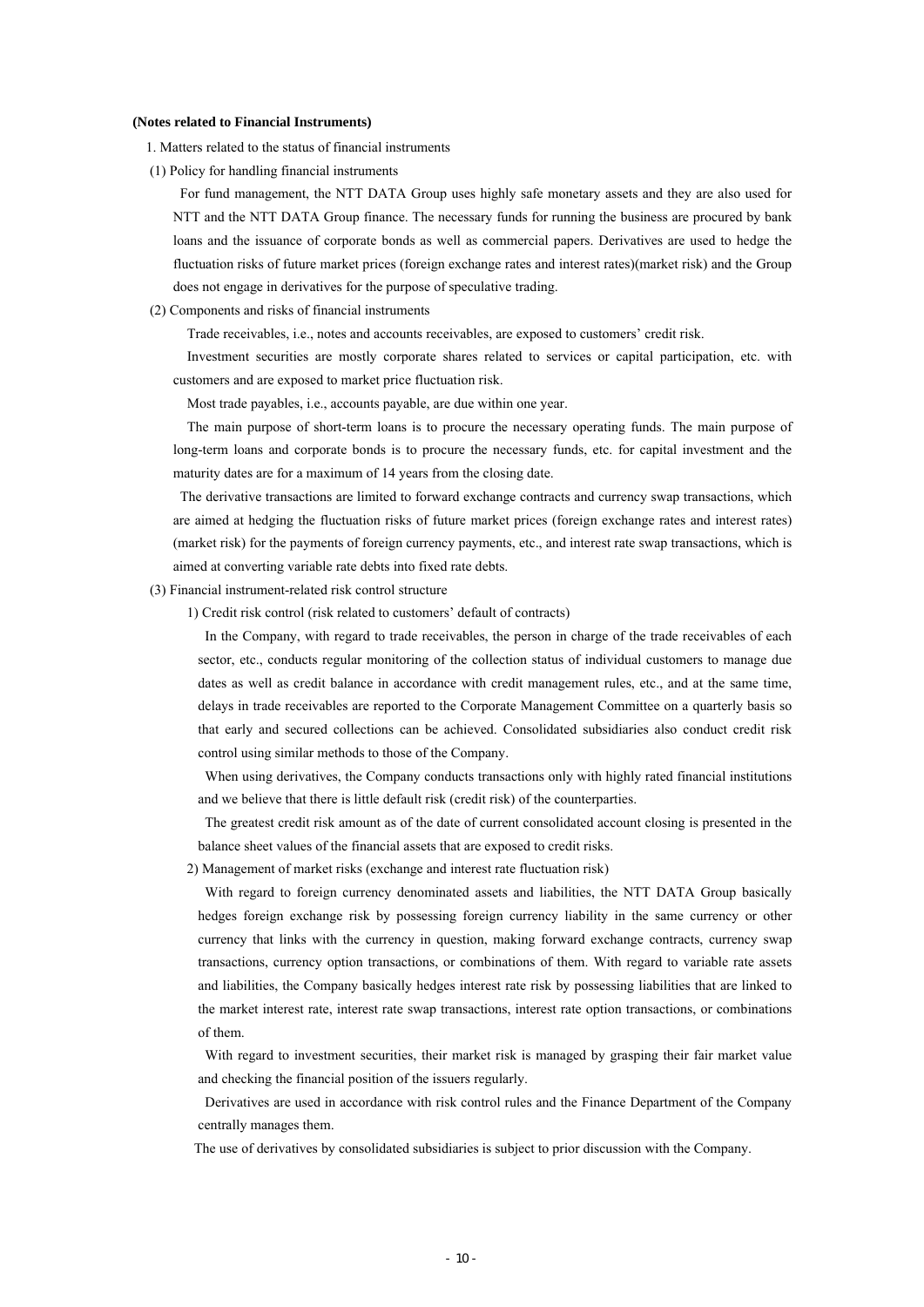3) Fund procurement related liquidity risk management (risk of being unable to pay on the due date) The NTT DATA Group manages liquidity risks by certain means, for example, individual group companies formulate and update monthly funding plans.

(4) Supplementary explanation on items related to fair market values of financial instruments

Amounts recorded as the fair market values of financial instruments include values based on the market prices, and when there are no market prices, reasonably calculated values are included. Since variable factors are included in such calculations, sometimes the values fluctuate when different assumptions are applied.

2. Matters related to methods of calculating fair market values of financial instruments, and securities and derivatives transactions

The amounts recognized on the consolidated balance sheet, fair market values and corresponding differences at the end of the current consolidated fiscal year are listed below. Items for which identifying the fair market values has been deemed extremely difficult are not included in the table below. (See (Note 2)).

|                                                 | Amounts in Consolidated<br><b>Balance Sheet</b> | Fair Market Value | Differences |
|-------------------------------------------------|-------------------------------------------------|-------------------|-------------|
| Cash on hand and at banks<br>(1)                | 148,495                                         | 148,495           |             |
| Notes receivable and accounts receivable<br>(2) | 403,146                                         | 403,146           |             |
| (3)<br>Securities                               | 26,000                                          | 26,000            |             |
| Deposits $(*2)$<br>(4)                          | 121,646                                         | 121,646           |             |
| Investment securities<br>(5)                    | 69,424                                          | 69,447            | 23          |
| Total assets                                    | 768,713                                         | 768,736           | 23          |
| Accounts payable<br>(1)                         | 121,688                                         | 121,688           |             |
| Short-term borrowings<br>(2)                    | 51,627                                          | 51,627            |             |
| Current portion of long-term debt<br>(3)        | 29,245                                          | 29,245            |             |
| Current portion of bonds<br>(4)                 |                                                 |                   |             |
| (5)<br>Income taxes payable                     | 33,158                                          | 33,158            |             |
| Corporate bonds<br>(6)                          | 210,062                                         | 220,116           | 10,054      |
| Long-term borrowings<br>(7)                     | 109,451                                         | 116,933           | 7,482       |
| Total liabilities                               | 555,234                                         | 572,770           | 17,536      |
| Derivatives transactions (*1)                   | (1,570)                                         | (1,570)           |             |

(Unit: ¥ million)

(\*1) Net claims and liabilities arising on derivatives transactions are stated as a single net amount. If the total is negative figure, the amount is shown in brackets.

(\*2) The account item "Deposits" has become significant in its amount and is therefore classified and reported separately from the current consolidated fiscal year.

(Note 1) Calculation method for the fair market value of financial instruments Assets

(1) Cash on hand and at banks, (2) Notes receivables and accounts receivable, and (4) Deposits

Because these are settled in the short term, the fair market value is almost equal to the book values. Therefore, the book values have been adopted.

(3) Securities and (5) Investment securities

For the fair market values of these securities, stock exchange prices are used for shares and published base prices are used for investment funds.

Also since negotiable deposits are settled in the short term, the fair market value is almost equal to the book values. Therefore, the book values have been adopted.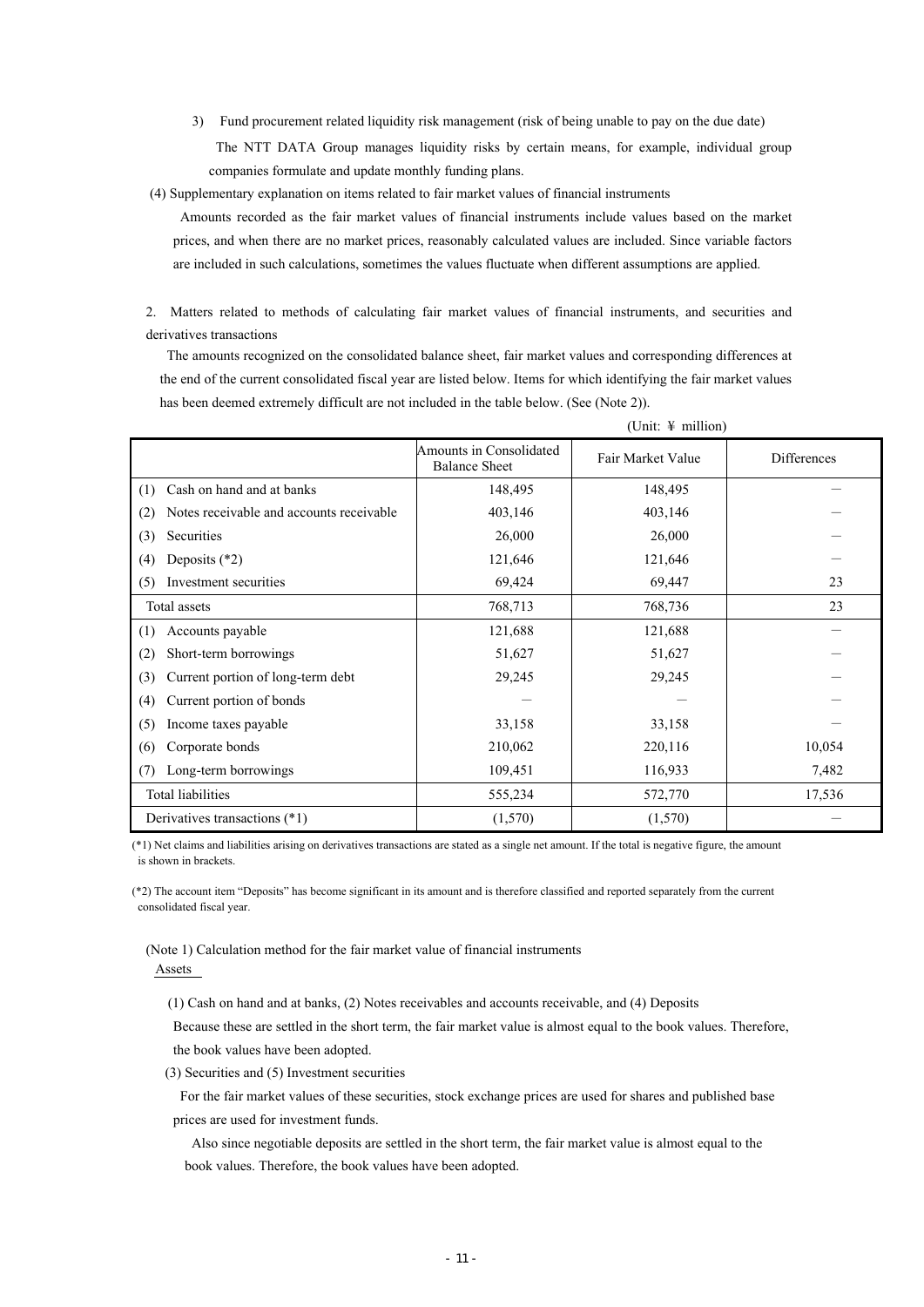#### Liabilities

(1) Accounts payable, (2) Short-term borrowings, (3) Current portion of long-term debt, (4) Current portion of bonds, and (5) Income taxes payable, etc.

Because these are settled in the short term, the fair market value is almost equal to the book values. Therefore, the book values have been adopted.

(6) Corporate bonds

The fair market value of corporate bonds issued by the Company is based on the market prices, and when there are no market prices, it is based on the current value that is calculated by discounting the total of principal and interests using an interest rate that reflects the corporate bond's remaining period.

(7) Long-term borrowings

The fair market value of long-term borrowings is based on the current value calculated by discounting the total of principal and interest using an interest rate that is reasonably estimated, should a similar new borrowing be made.

# Derivatives

transactions

The fair market value of derivatives is based on the values presented by the financial institutions with which the Company has transactions. For details of the derivative transactions, see "Notes to Derivatives transactions."

(Note 2) Unlisted shares (amount presented in the consolidated balance sheet, 14,174 million yen) have no fair value and are deemed to require excessive cost to calculate their future cash flow. Therefore, identifying their fair market value is deemed extremely difficult and they are not included in "Assets (5) Investment securities".

|                                   | (Note 3) Scheduled redemption amount of monetary receivables and securities with maturity dates after the |
|-----------------------------------|-----------------------------------------------------------------------------------------------------------|
| consolidated fiscal year end date |                                                                                                           |

|                                                          | 1 year or less<br>$(\frac{1}{2}$ million) | More than 1 year but<br>not more than 5<br>years $(\frac{1}{2})$ million | More than 5 years but<br>not more than 10<br>years<br>$(\frac{1}{2}$ million) | More than 10 years<br>$(\frac{1}{2}$ million) |
|----------------------------------------------------------|-------------------------------------------|--------------------------------------------------------------------------|-------------------------------------------------------------------------------|-----------------------------------------------|
| Cash on hand and at banks                                | 148,495                                   |                                                                          |                                                                               |                                               |
| Notes and accounts receivable                            | 403,146                                   |                                                                          |                                                                               |                                               |
| Deposits                                                 | 121,646                                   |                                                                          |                                                                               |                                               |
| Securities<br>investment<br>and                          |                                           |                                                                          |                                                                               |                                               |
| securities<br>of<br>Negotiable<br>certificate<br>deposit | 26,000                                    |                                                                          |                                                                               |                                               |
| Bonds held to maturity                                   |                                           | 715                                                                      | 2,729                                                                         | 100                                           |
| Available-for-sale securities with<br>maturity           |                                           | 99                                                                       |                                                                               | 73                                            |
| Total                                                    | 699,288                                   | 814                                                                      | 2,729                                                                         | 173                                           |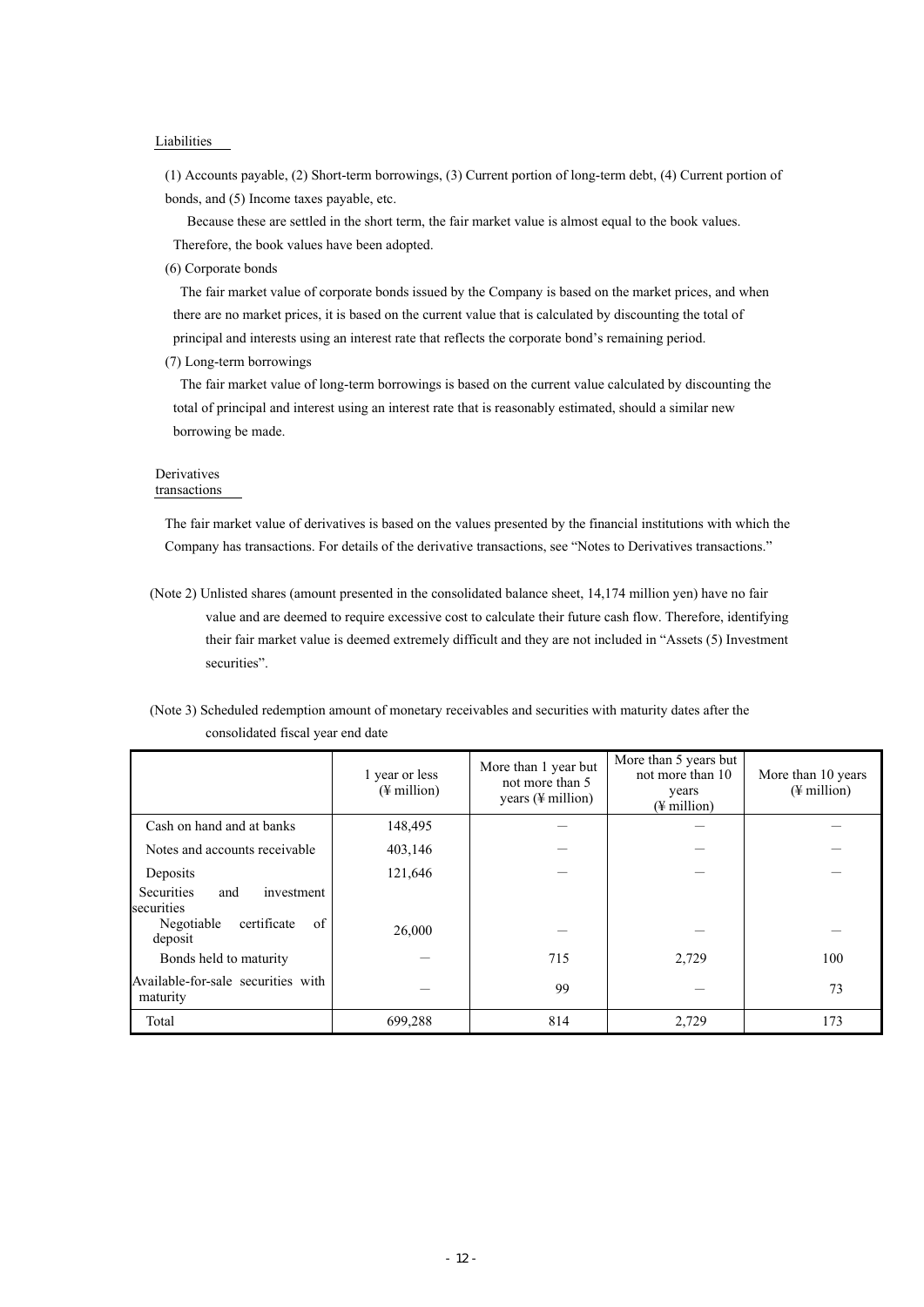|                                      | 1 year or less<br>$(\frac{1}{2}$ million) | More than 1 year but<br>not more than 5<br>years $(\frac{1}{2})$ million) | More than 5 years but<br>not more than 10<br>years<br>$(\frac{1}{2}$ million) | More than 10 years<br>$(\frac{1}{2}$ million) |
|--------------------------------------|-------------------------------------------|---------------------------------------------------------------------------|-------------------------------------------------------------------------------|-----------------------------------------------|
| Short-term borrowings                | 51,627                                    |                                                                           |                                                                               |                                               |
| Current portion of long-term<br>debt | 29,245                                    |                                                                           |                                                                               |                                               |
| Current portion of bonds             |                                           |                                                                           |                                                                               |                                               |
| Corporate bonds                      |                                           | 159,978                                                                   | 50,083                                                                        |                                               |
| Long-term borrowings                 |                                           | 85,316                                                                    | 22,770                                                                        | 1,364                                         |
| Total                                | 80,873                                    | 245,294                                                                   | 72,854                                                                        | 1,364                                         |

(Note 4) Amounts of corporate bonds, long-term borrowings and other interest-bearing liabilities due for repayment after the consolidated fiscal year end date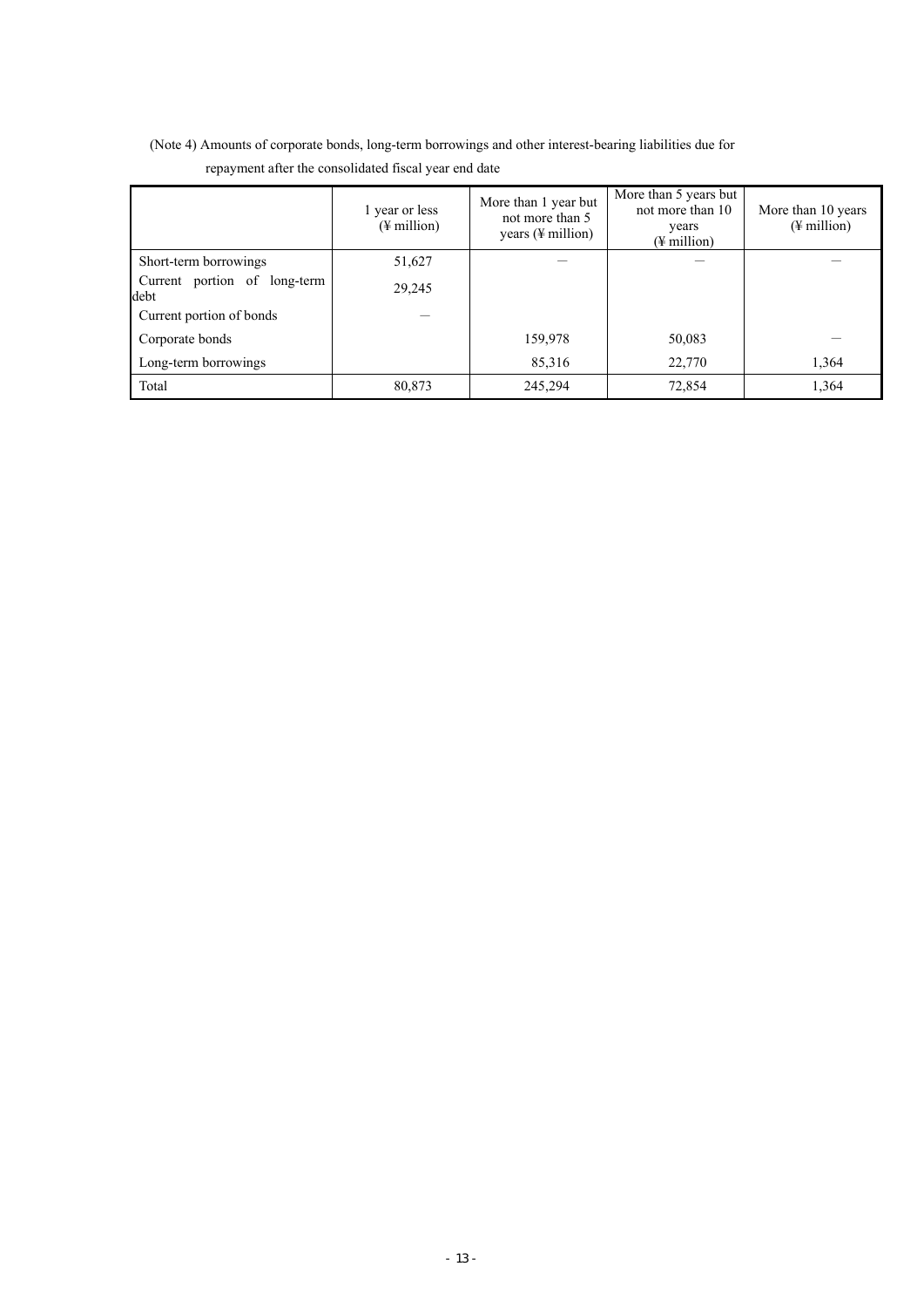# **(Notes to Derivatives transactions)**

1. Derivatives transactions not subject to hedge accounting Currency-related

| Category                          | Transaction type                                                | Contract amounts<br>$(\frac{1}{2}$ million) | Contracts for<br>over 1 year<br>$(\frac{1}{2}$ million) | $(\frac{1}{2}$ million) | Fair market value Valuation gain/loss<br>$(\frac{1}{2}$ million) |
|-----------------------------------|-----------------------------------------------------------------|---------------------------------------------|---------------------------------------------------------|-------------------------|------------------------------------------------------------------|
|                                   | Foreign exchange contract                                       |                                             |                                                         |                         |                                                                  |
|                                   | Euro selling/ Swiss franc<br>buying                             | 164                                         | 109                                                     | (31)                    | (31)                                                             |
|                                   | selling/US<br>dollar<br>Euro<br>buying                          | 507                                         | 422                                                     | (99)                    | (99)                                                             |
| Transactions                      | Euro selling/<br><b>Britain</b><br>Great<br>pound<br>buying     | 129                                         |                                                         | 1                       | 1                                                                |
| other than market<br>transactions | <b>Britain</b><br>Great<br>pound<br>selling/Japanese yen buying | 2,081                                       |                                                         | 11                      | 11                                                               |
|                                   | Euro selling/ Japanese yen<br>buying                            | 10,837                                      |                                                         | 31                      | 31                                                               |
|                                   | AU dollar selling/Japanese<br>yen buying                        | 686                                         |                                                         | $\overline{2}$          | $\overline{2}$                                                   |
|                                   | Japanese<br>yen<br>selling/Chinese<br>yuan<br>buying            | 1,660                                       |                                                         | 188                     | 188                                                              |
|                                   | Foreign exchange contract                                       |                                             |                                                         |                         |                                                                  |
|                                   | Brazilian real selling/Euro<br>buying                           | 1,083                                       |                                                         | 24                      | 24                                                               |
|                                   | Columbian peso selling/<br>Euro buying                          | 790                                         |                                                         | (3)                     | (3)                                                              |
| )Market<br>transactions           | <b>Britain</b><br>Great<br>pound<br>selling/Euro buying         | 140                                         |                                                         | 3                       | 3                                                                |
|                                   | US dollar<br>selling/Euro<br>buying                             | 322                                         |                                                         | (0)                     | (0)                                                              |
|                                   | Chilean peso selling/Euro<br>buying                             | 191                                         |                                                         | 1                       | 1                                                                |
|                                   | Peruvian<br>sol<br>nuevo<br>selling/Euro buying                 | 246                                         |                                                         | $\overline{c}$          | $\overline{c}$                                                   |
| Total                             |                                                                 | 18,840                                      | 532                                                     | 132                     | 132                                                              |

(Note) Fair market value is calculated on the basis of the values stated by the financial institutions involved in the transactions.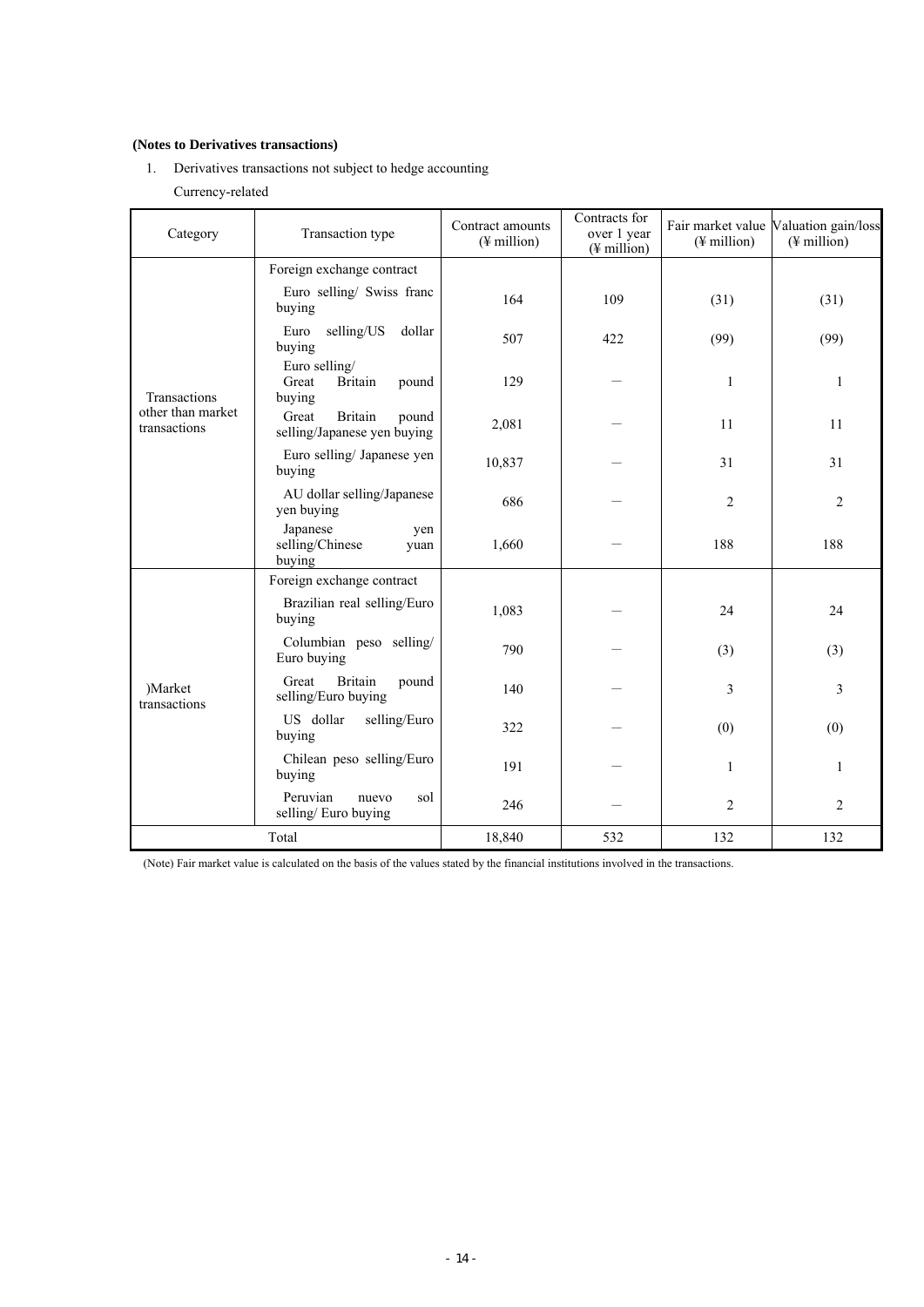# 2. Derivatives transactions subject to hedge accounting

# Currency-related

| Hedging accounting<br>method                | Transaction type                                                 | Main items hedged                                            | Contact amounts<br>$(\frac{1}{2})$ million | Contacts for over 1<br>year<br>$(\frac{1}{2})$ million | Fair market value<br>$(\frac{1}{2})$ million |
|---------------------------------------------|------------------------------------------------------------------|--------------------------------------------------------------|--------------------------------------------|--------------------------------------------------------|----------------------------------------------|
|                                             | Foreign exchange contract                                        |                                                              |                                            |                                                        |                                              |
|                                             | US dollar selling/Indian<br>rupee buying                         | Foreign-currency-<br>denominated                             | 10,818                                     |                                                        | 208                                          |
| Deferral method                             | Britain<br>Great<br>pound<br>selling/Indian rupee buying         | forecast<br>transactions                                     | 145                                        |                                                        | 15                                           |
|                                             | Order to buy<br>Chinese yuan                                     |                                                              | 12,500                                     | 5,750                                                  | (416)                                        |
| Currency swap<br>allocation                 | Currency swap contract<br>US.<br>dollar<br>receiving/Euro paying | Long-term                                                    | 54,654                                     | 54,654                                                 | 8,879                                        |
| procedure                                   | Japanese<br>ven<br>receiving/Euro paying                         | borrowings                                                   | 3,888                                      |                                                        | 45                                           |
| Foreign exchange<br>allocation<br>procedure | Foreign exchange contract<br>Order to buy<br>US dollars          | Foreign-currency-<br>denominated<br>forecast<br>transactions | 352,061                                    |                                                        | (10, 434)                                    |
|                                             | Total                                                            |                                                              | 434,068                                    | 60.404                                                 | (1,702)                                      |

(Note) Fair market value is calculated on the basis of the values stated by the financial institutions involved in the transactions.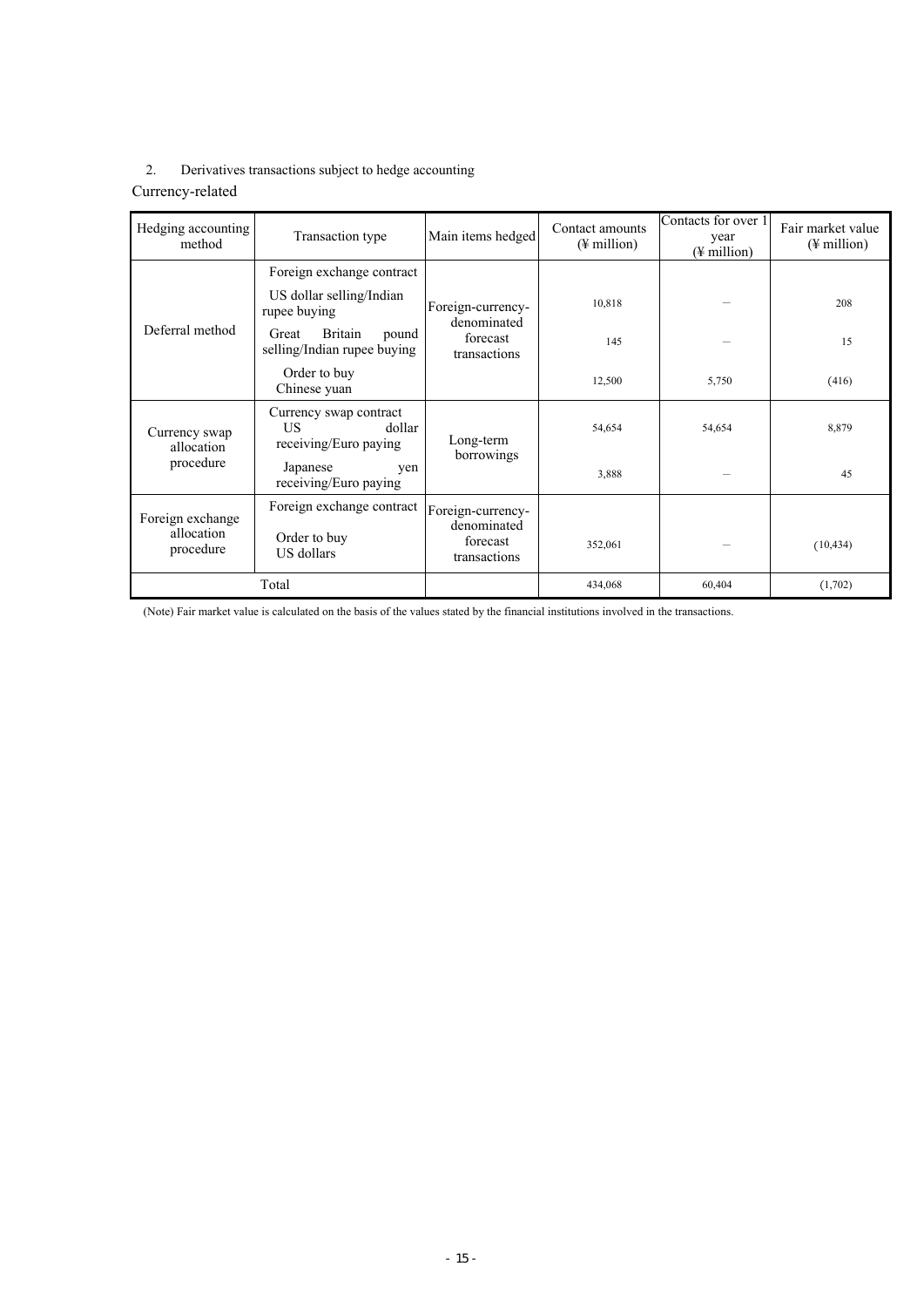#### **(Notes related to business combinations)**

(Acquisition of Carlisle & Gallagher Consulting Group, Inc.)

The Company, a company submitting consolidated financial statements, acquired 100% outstanding stocks of Carlisle & Gallagher Consulting Group, Inc. (President & CEO: Bob Gallagher, Address: Charlotte, NC, U.S., hereinafter referred to as CG), a financial IT consulting company in the U.S., on July 23 2015 (the U.S. time) through NTT DATA, Inc., the Company's business company in North America, and made it a consolidated subsidiary.

1. Overview of the business combination

(1) Name of the acquired company

Carlisle & Gallagher Consulting Group, Inc.

(2) Business contents of the acquired company

 Business and system consulting for major financial institutions, system development, business process design/improvement/implementation services

(3) Scale of business

 Consolidated sales amount 136.4 million U.S. dollars Consolidated total assets 38.5 million U.S. dollars Capital 0.5 million U.S. dollars

(4) Reasons for the business combination

By this acquisition of CG, NTT DATA, Inc. will be able to further develop its services into an area that requires industry-specific knowledge such as banking, asset management/operation by utilizing the CG's professional consulting abilities in the financial field in addition to the Company's wide variety of services and technology.

(5) Business combination date

July 23, 2015 (U.S. time)

(6) Legal form of the business combination

Acquisition of shares in consideration for cash

(7) Name of the company after the combination

Carlisle & Gallagher Consulting Group, Inc.

(The company changed its name to NTT DATA Consulting, Inc. on April 14, 2016.)

(8) Acquired ratio of the voting rights

100.0%

(9) Basis for determination of the acquiring company

The Company has acquired the shares in consideration for cash.

(10) Number of shares acquired.

100,000

(11) Overview of the counterparty for the acquisition of shares

Tom Carlisle, Bob Gallagher, Alex Dickey, etc.

 2. The acquired company's record period that is included in the consolidated quarterly statements of income and comprehensive income related to the consolidated quarterly accounting period

From July 23, 2015 to March 31, 2016

3. Breakdowns of types of the acquisition cost and the consideration of the acquired company

| Cash             | 25.462 million ven |
|------------------|--------------------|
| Acquisition cost | 25,462 million yen |

4. Contents and the amount of major costs related to the acquisition

Advisory fee, etc. 489 million yen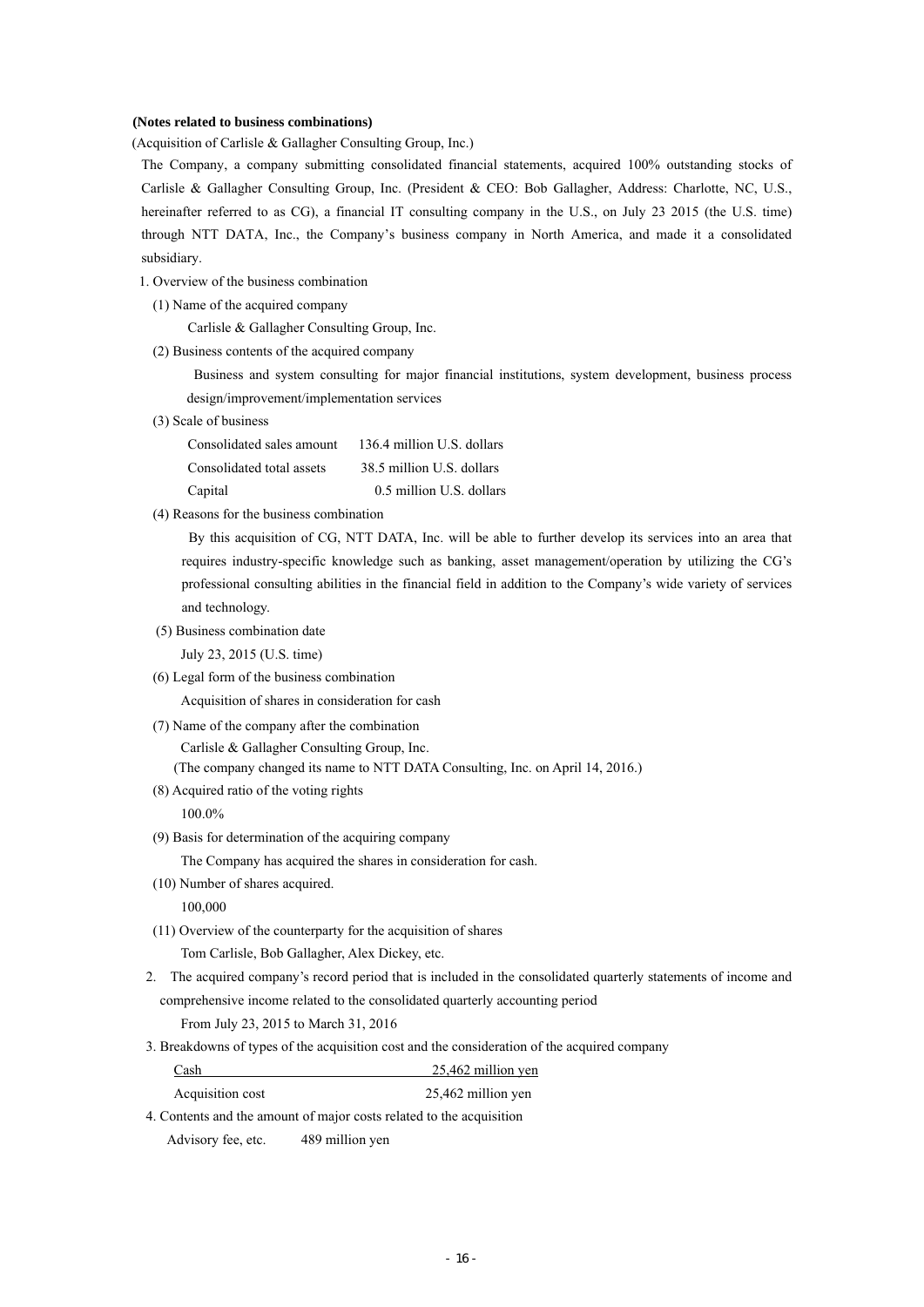- 5. Amount of goodwill occurred, reasons of occurrence, method and period of amortization
- (1) Amount of goodwill occurred 17,437 million yen (an estimation)

The amount of goodwill is provisionally calculated due to the incompletion of realization of recognizable assets and liabilities and calculation of fair market values as of the date of the business combination, and therefore, the allocation of the acquisition cost.

(2) Reasons of occurrence

 It occurred on the basis of reasonable estimation of future excess earning power expected from the business development by CG.

(3) Method and period of amortization

Equal-installment depreciation over 20 years

6. Received assets and liabilities on the date of business combination and the major breakdowns

Assets

| Current assets           | 4,423 million yen |
|--------------------------|-------------------|
| Fixed assets             | 1,788 million yen |
| Liabilities              |                   |
| Current liabilities      | 3,598 million yen |
| <b>Fixed liabilities</b> | 49 million yen    |

## 7. Allocation of acquisition cost

The provisional accounting process is adopted based on reasonable available information at the fiscal year-end due to the incompletion of realization of recognizable assets and liabilities and calculation of fair market values at the end of the current consolidated fiscal year, and therefore, the allocation of the acquisition cost.

8. Estimated amount and the method of calculation of the effect on the consolidated statement of income for the current consolidated fiscal year, should the business combination be completed on the start day of the consolidated fiscal year.

Estimated amount

| Sales                       | 5,298 million yen  |
|-----------------------------|--------------------|
| Net profit before tax, etc. | $(26)$ million yen |

#### (Calculation method of the estimated amount)

The estimated amount of the effect is the difference between the sales amount, profit and loss calculated on the supposition that the business combination was completed on the start day of the consolidated fiscal year and the sales amount, profit and loss on the Company's consolidated financial statements. The audit certification is not received for this estimated amount.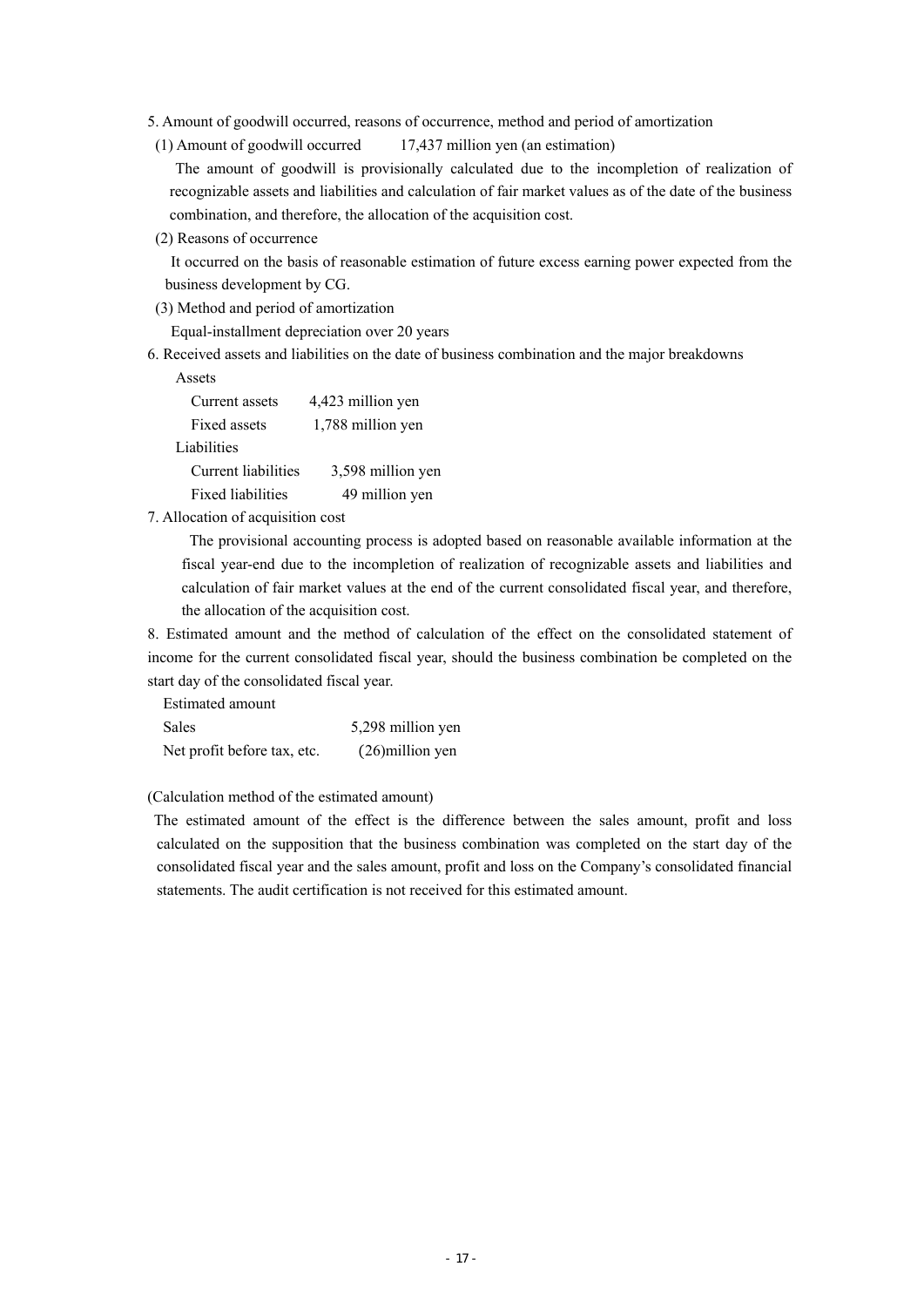#### **(Notes to Rental Real Estate)**

The Company and some of our consolidated subsidiaries hold office buildings (including land) for rent in Tokyo and other areas.

Leasing and gain or loss on sales related to the real estate for lease assets in the current consolidated fiscal year was 216 million yen (mainly leasing profit and expenses are recorded in net sales and cost of goods sold, respectively).

The amount of the real estate for lease assets recorded in the consolidated balance sheet, the amount of change during the period, and market values are as follows:

(Unit: million yen)

| Amount recorded in the consolidated balance sheet | Market value at the end of the |        |        |
|---------------------------------------------------|--------------------------------|--------|--------|
| Beginning balance                                 | period                         |        |        |
| 26.801                                            | .043                           | 27.844 | 60.679 |

(Note 1) Amount recorded in the consolidated balance sheet refers to an amount with the amount of accumulated depreciation deducted from the acquisition cost.

(Note 2) Change during the period mainly includes the increase in the rate of rent (1,515 million yen).

(Note 3) Market value at the end of the period mainly includes the amount calculated by the Company based on "The Real Estate Appraisal Standards" (also including the amount calculated and adjusted by the Company using indexes).

## **(Notes to the Per-Share Information)**

| 1. Net assets per share | 2,641.39 yen |
|-------------------------|--------------|
| 2. Net income per share | 225.93 yen   |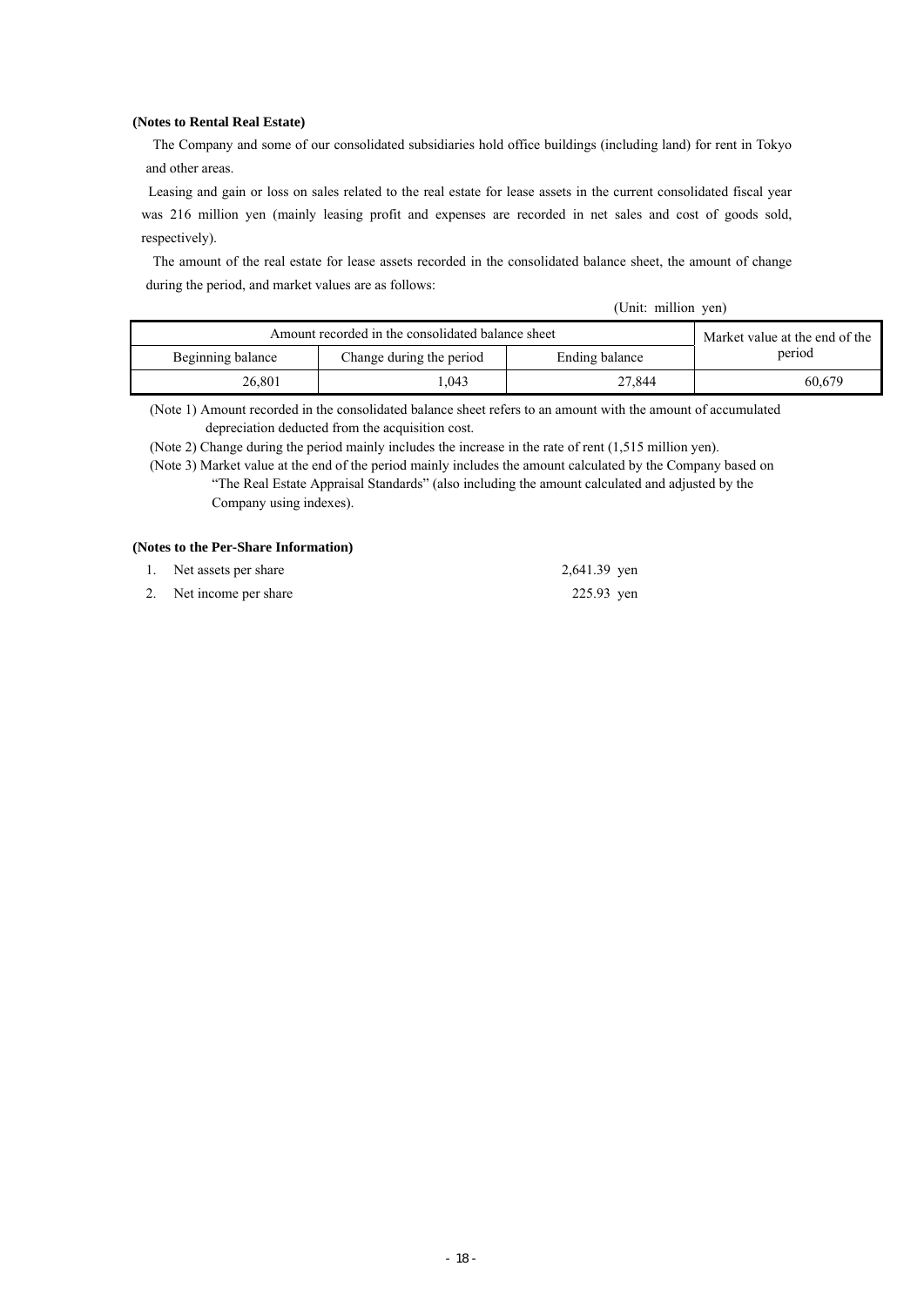#### **Notes to Non-Consolidated Financial Statements**

# **(Matters related to important accounting policy)**

- 1. Basis and method of valuation of securities Held-to-maturity debt bonds: amortized cost method is used Shares of subsidiaries and affiliates: the cost method based on the moving average method is used Other securities:
- (1) Those with fair market value:

The market value method based on the market value, etc. at the end of the fiscal year is used (valuation difference is recognized directly as net assets in full and the cost of securities sold is computed using the moving average method).

(2) Those without fair market value:

The cost method based on the moving average method is used.

2. Basis and method of valuation of inventories

Work in process: At cost based on the specific identification method (the balance sheet amount is computed at the lowered book values reflecting a potential decline)

Stores: At cost based on the first in first out method (the balance sheet amount is computed at the lowered book values reflecting a potential decline)

#### 3. Method of depreciation of fixed assets

(1) Property, plant and equipment (excluding lease assets)

Mainly the declining balance method is employed. However, the buildings (excluding fixtures) acquired on and after the 1st day of April 1998 are depreciated by the straight-line method.

(2) Intangible fixed assets (excluding lease assets)

The straight-line method is employed for intangible assets (excluding software).

The depreciation methods for software are as follows:

1) Marketable software:

Comparing the depreciated amount based on the estimated sales revenue over the estimated sales period (within 3 years) and an equal distribution amount based on the length of the remaining period available for sale, the larger one is presented.

2) Software for internal use:

Depreciated using the straight-line method based on its estimated usable period in the Company (within 5 years).

However, among software for service provision purposes, for data communication service software based on a contract with specific customers, the equal installment method is used over the contracted fee payment period.

- (3) Lease assets
	- 1) Tangible lease assets

For the leased assets related to finance lease transactions without the transfer of ownership, the method of multiplying an amount equal to the depreciation cost calculated by the declining balance method, assuming that the lease term is its useful life and the residual value is 10%, by 9/10 is employed.

2) Intangible lease assets

The straight-line method is used.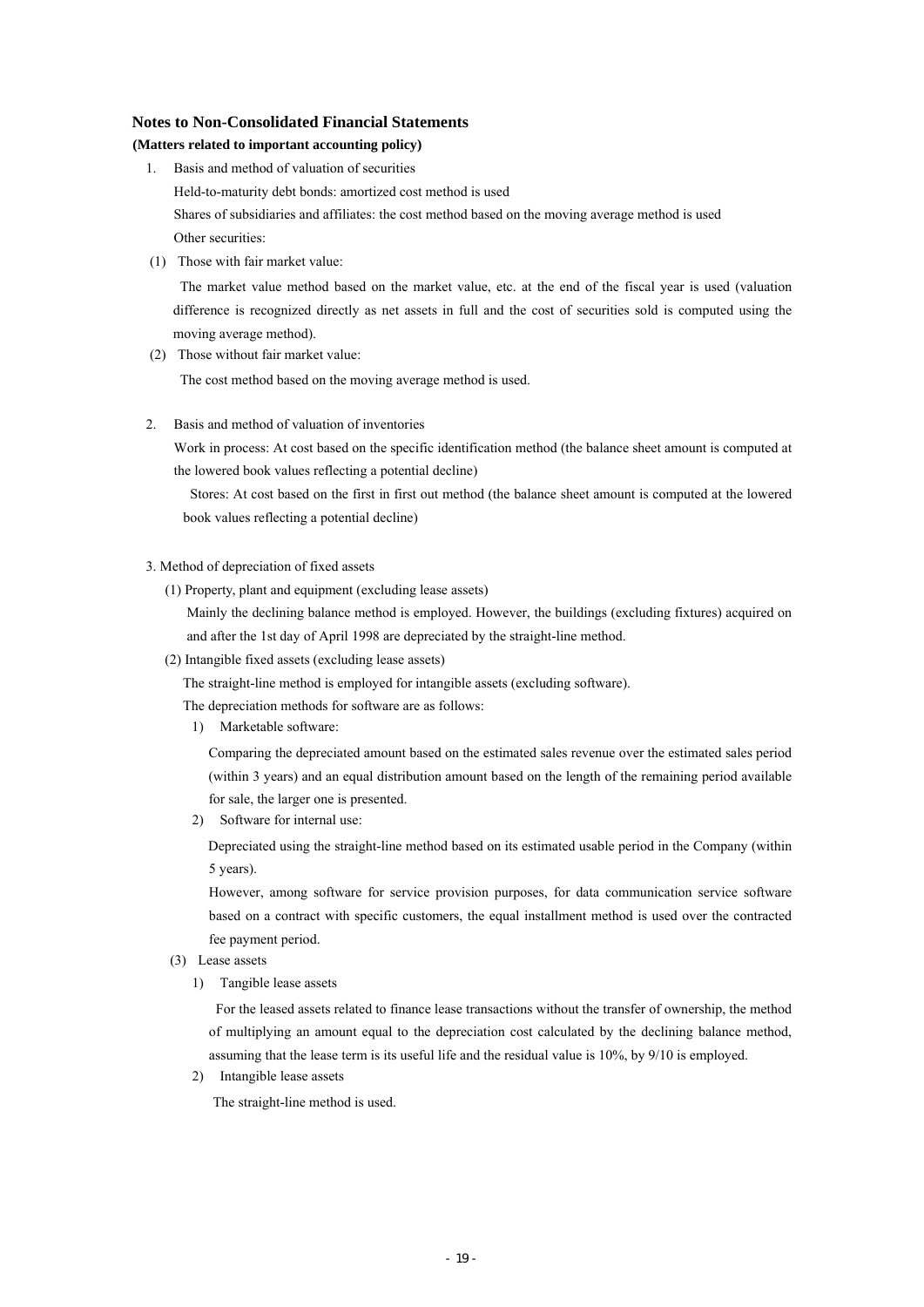- 4. Valuation basis for significant allowances
	- (1) Allowance for doubtful receivables

In order to provide for possible losses due to the uncollectibility of general account receivables, such an allowance is calculated based on historical collection losses. There is an allowance for specific account receivables such as doubtful accounts receivables, a case by case review for collectability is conducted and an estimation of the uncollectible amount is booked.

(2) Allowance for losses on contracts

In order to provide for possible future losses related to contracts of orders on hand at the end of the current fiscal year, those with a high probability of generating losses and where it is possible to reasonably estimate the amount of such losses, the estimated amount of losses to be incurred in the future is provided as an allowance for losses on contracts and presented by offsetting with corresponding work in process.

#### (3) Allowance for retirement benefits

The Company books the necessary amount for a year-end payment based on the estimated amount of retirement benefit obligations and the pension assets at the end of the current fiscal year to appropriate the payment for retirement benefit for our employees.

1) Period allocation of projected retirement benefits to be incurred

In calculating the retirement benefit obligations, the method based on the benefit formula is used to allocate the projected retirement benefits to the years of service up to the end of the fiscal year under review.

2) The recognition method for actuarial differences, and prior service cost

The actuarial gains and losses are mainly recognized in the expenses of a proportionally divided amount calculated by the straight-line method over a period of the average remaining service years of employees at the time of recognition of each fiscal year, commencing with the year following their fiscal year.

The prior service cost is mainly recognized in expenses by the straight-line method over the average remaining service years of employees at the time of recognition of each fiscal year.

#### 5. Valuation basis for significant revenues and expenses

(1) Valuation basis for contract revenue and the cost of completed work

The percentage-of-completion method has been applied for construction work for which the completion of a certain percentage of the entire work by the date of current consolidated fiscal year end is clearly recognizable (the percentage of completion is estimated by the cost proportion method) and the completed-contract method has been applied for other contracts.

(2) Valuation basis for revenues and expenses related to finance lease transactions

Revenues and expenses related to finance lease transactions are accounted for by a method in which sales and the cost of sales are booked when lease expenses are received.

#### 6. Method of hedge accounting

Deferred hedge accounting is employed.

However, with regard to foreign currency monetary receivables and payables with forward exchange contracts,designated hedge accounting ("furiate-shori") is employed.

Also, among the interest-rate swap transactions, for the transactions that meet the requirements for exceptional accounting ("tokurei-shori"), exceptional accounting is employed.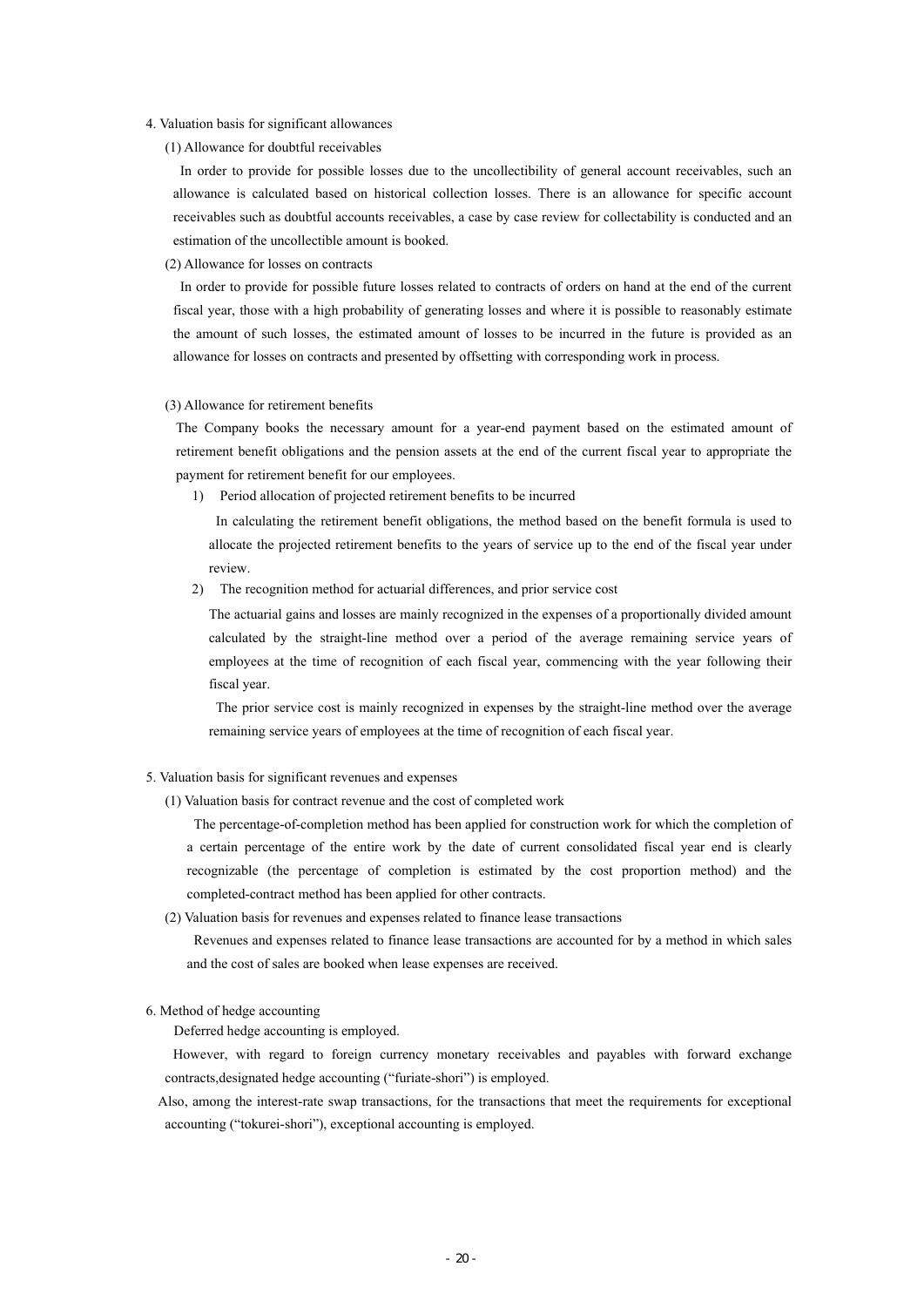#### 7. Accounting for consumption tax, etc.

Consumption tax, etc. are accounted for by the tax-excluded method.

8. Accounting method related to retirement benefits

In the financial statements, unrecognized actuarial gains and losses and unprocessed amount of unrecognized prior services cost in the balance sheet are processed differently from the consolidated financial statements. In the non-consolidated balance sheet, the amount for which unrecognized actuarial gains and losses and unprocessed amount of unrecognized prior services cost is added or deducted from the retirement benefit obligations, and the amount of pension asset is deducted, is presented as the allowance for retirement benefit.

#### **(Changes in the accounting policy)**

Not applicable.

#### **(Changes in the Manner of Presentation)**

1. Balance Sheet

The account item "Deposits", which was included in "Other" of the Current Assets for the previous fiscal year, has become significant in its amount and is therefore classified and reported separately from the current fiscal year. In addition, 132,443 million yen as "Other" of Current Assets for the previous fiscal year has been restated as "Deposits", 96,015 million yen, and "Other", 36,428 million yen. Also, the account item "Long-term loan for the related companies", which was included in "Other" of the Investment and Other Assets for the previous fiscal year, has become significant in its amount and is therefore classified and reported separately from the current fiscal year. In addition, 97,155 million yen as "Other" of the Investment and Other Assets for the previous fiscal year has been restated as "Long-term loans for the related companies", 84,389 million yen and "Other", 12,766 million yen.

#### 2. Statement of Income

The account item "Insurance Receivables", which was included in "Other" of the Non-Operating Income for the previous fiscal year, has become significant in its amount and is therefore classified and reported separately from the current fiscal year. In addition, 3,715 million yen presented as "Other" of Non-Operating Income for the previous fiscal year has been restated as "Insurance Receivables", 868 million yen and "Other", 2,846 million yen. Also, the account item "Foreign currency transaction loss" and "Loss from securities revaluation", which was included in "Other" of the Non-Operating Income for the previous fiscal year, has become significant in its amount and is therefore classified and reported separately from the current fiscal year. In addition, 2,092 million yen presented as "Other" of Non-Operating Income for the previous fiscal year has been restated as "Foreign currency transaction loss", 305 million yen, "Loss from securities revaluation", 715 million yen and "Other", 1,071 million yen.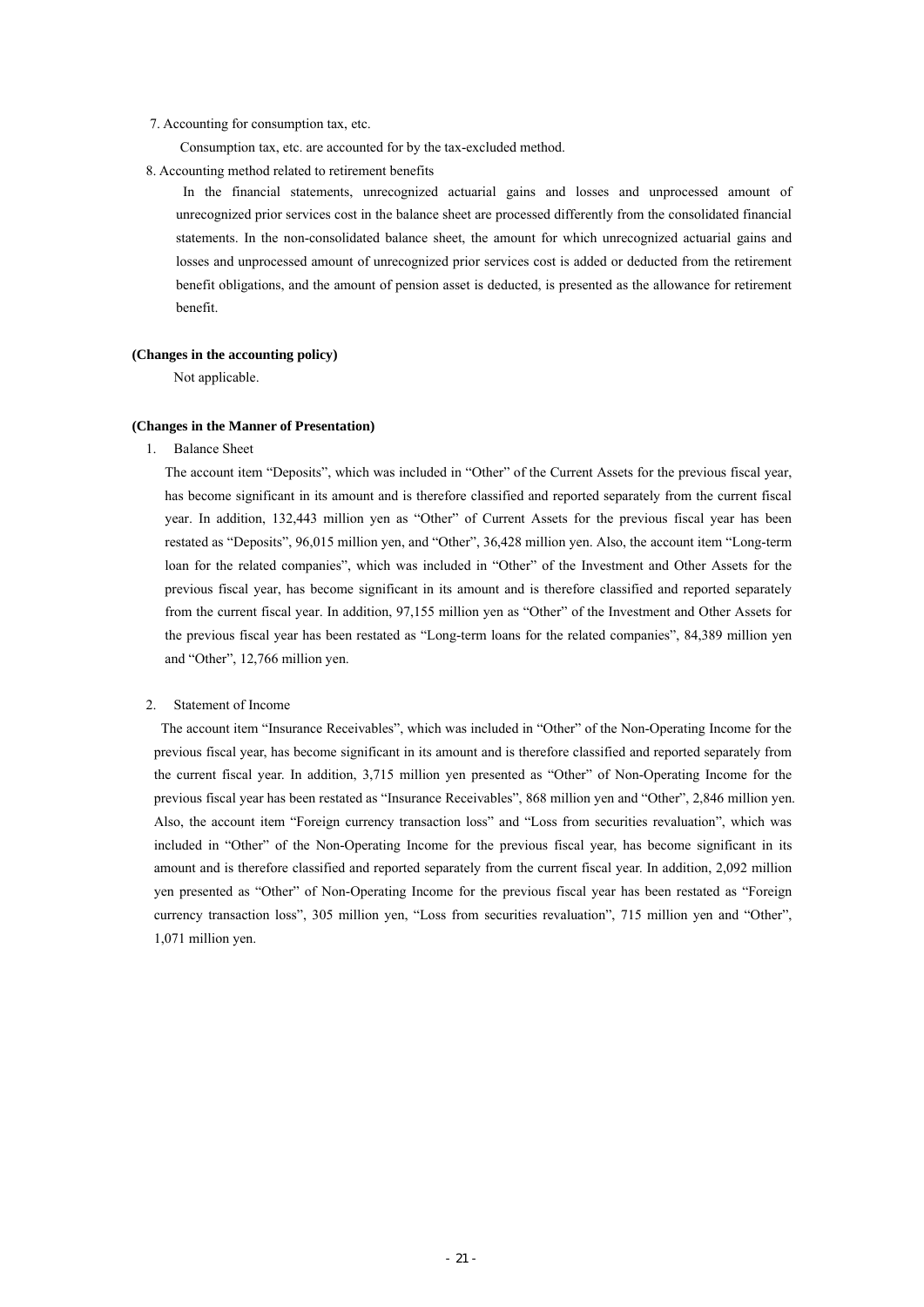## **(Notes to the Balance Sheet)**

| Breakdowns of inventories<br>1.                                                                    |                    |
|----------------------------------------------------------------------------------------------------|--------------------|
| Merchandise                                                                                        | 1,575 million yen  |
| Work in process                                                                                    | 11,418million yen  |
| Supplies                                                                                           | 1,256million yen   |
| 2. Assets offered as security and liabilities related to security                                  |                    |
| (1) Assets offered as security                                                                     |                    |
| Investment securities                                                                              | 270million yen     |
| Stocks of subsidiaries and affiliates                                                              | 75million yen      |
| Other current, current assets (short-term loans receivable                                         | 2million yen       |
| from subsidiaries and affiliates)                                                                  |                    |
| Long-term loans receivable                                                                         | 540million yen     |
| Long-term loans receivable from subsidiaries and affiliates                                        | 46million yen      |
| (2) Secured liabilities                                                                            |                    |
| Long-term borrowings of subsidiaries (including those                                              | 1,447million yen   |
| repayable within one year)                                                                         |                    |
| Accumulated depreciation of tangible fixed assets<br>3.                                            | 452,623million yen |
| 4. Guarantee obligation                                                                            |                    |
| Performance warranties for system development/operation contracts (45,000,000 AU\$)                |                    |
| Bank of America Corp.                                                                              | 3,880million yen   |
| (NTT DATA Victorian Ticketing System Pty Ltd)                                                      |                    |
|                                                                                                    |                    |
| 5. Monetary claims/liabilities against affiliated companies (excluding those presented separately) |                    |
| Short-term monetary claims                                                                         | 68,443million yen  |
| Short-term monetary liabilities                                                                    | 109,595million yen |

6. In inventories related to construction for which potential losses are expected, the amount is presented by offsetting with the corresponding allowance for losses on contracts (12,083 million yen [all of them are an allowance for losses on contracts related to work in process]).

Long-term monetary liabilities 8,123million yen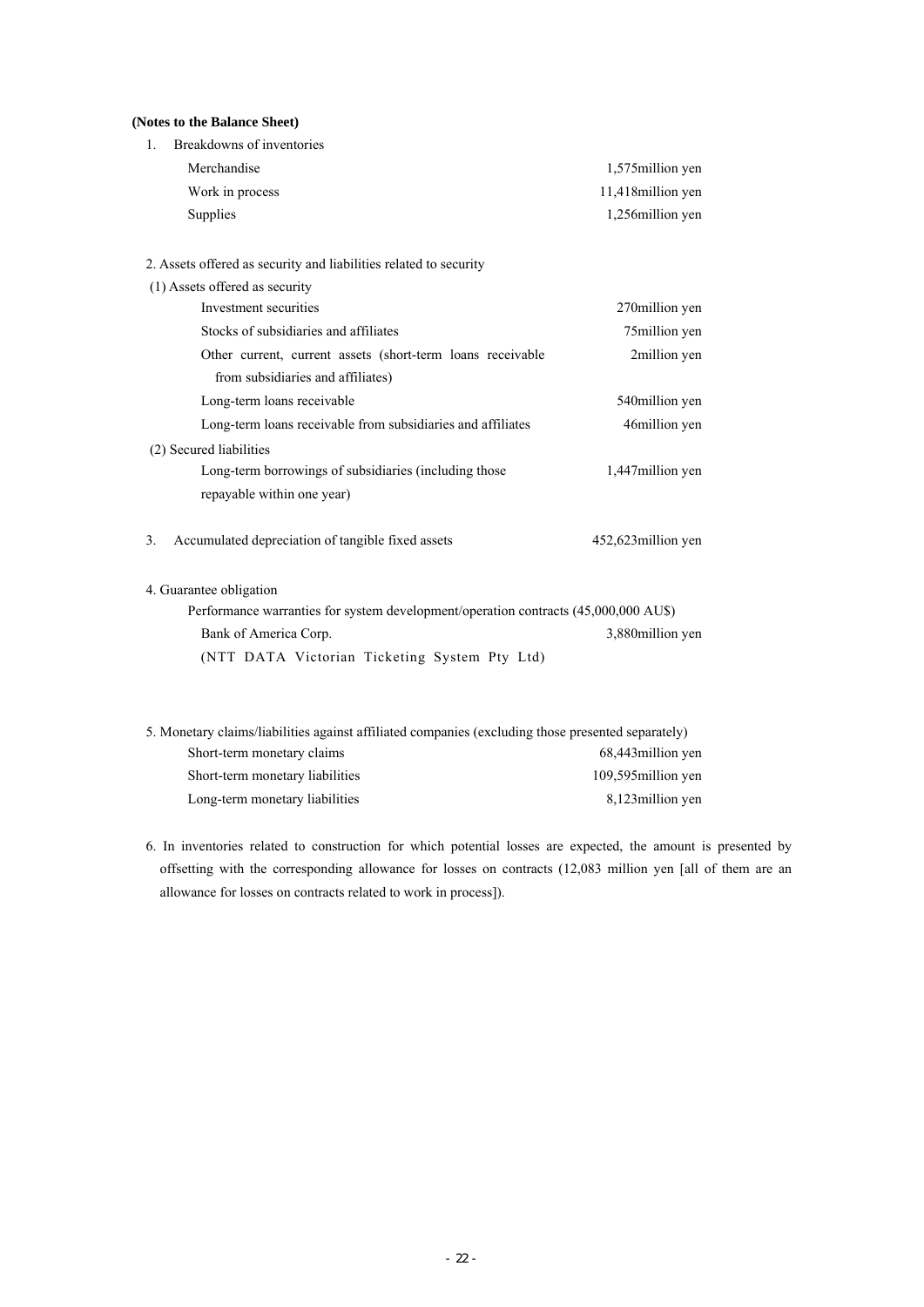#### **(Notes to the Income Statement)**

| Transaction with subsidiaries and affiliated companies |                     |
|--------------------------------------------------------|---------------------|
| Net sales                                              | 14,171 million yen  |
| Purchases                                              | 221,613 million yen |
| Selling, general and administrative expenses           | 28,306 million yen  |
| Non-trade transactions                                 | 6,918 million yen   |
|                                                        |                     |

- 2. Transfer to allowance for loss on contracts included in cost of sales 15,965million yen
- 3. As for impairment losses of fixed assets under extraordinary losses, mainly due to the significant deterioration of the profitability of the assets used by the Public & Social Infrastructure Segment, the Company can no longer expect to collect the invested amounts, so the Company decided to apply impairment accounting and reduced the book values of such assets to the future collectible level and the reduced amount is presented.

Breakdowns of impairment losses of fixed assets are 580 million yen for software, 224 million yen for data communication facility.

The asset grouping was made mainly based on a minimum unit that can be united and functions as a system.

Also, the collectible amounts of the asset group are calculated based on values in use, and the discount rate used for such calculation is 5%.

## **(Notes to the Statement of Shareholders' Equity)**

1. Class and number of treasury stock at the current fiscal year-end Common stock 99 shares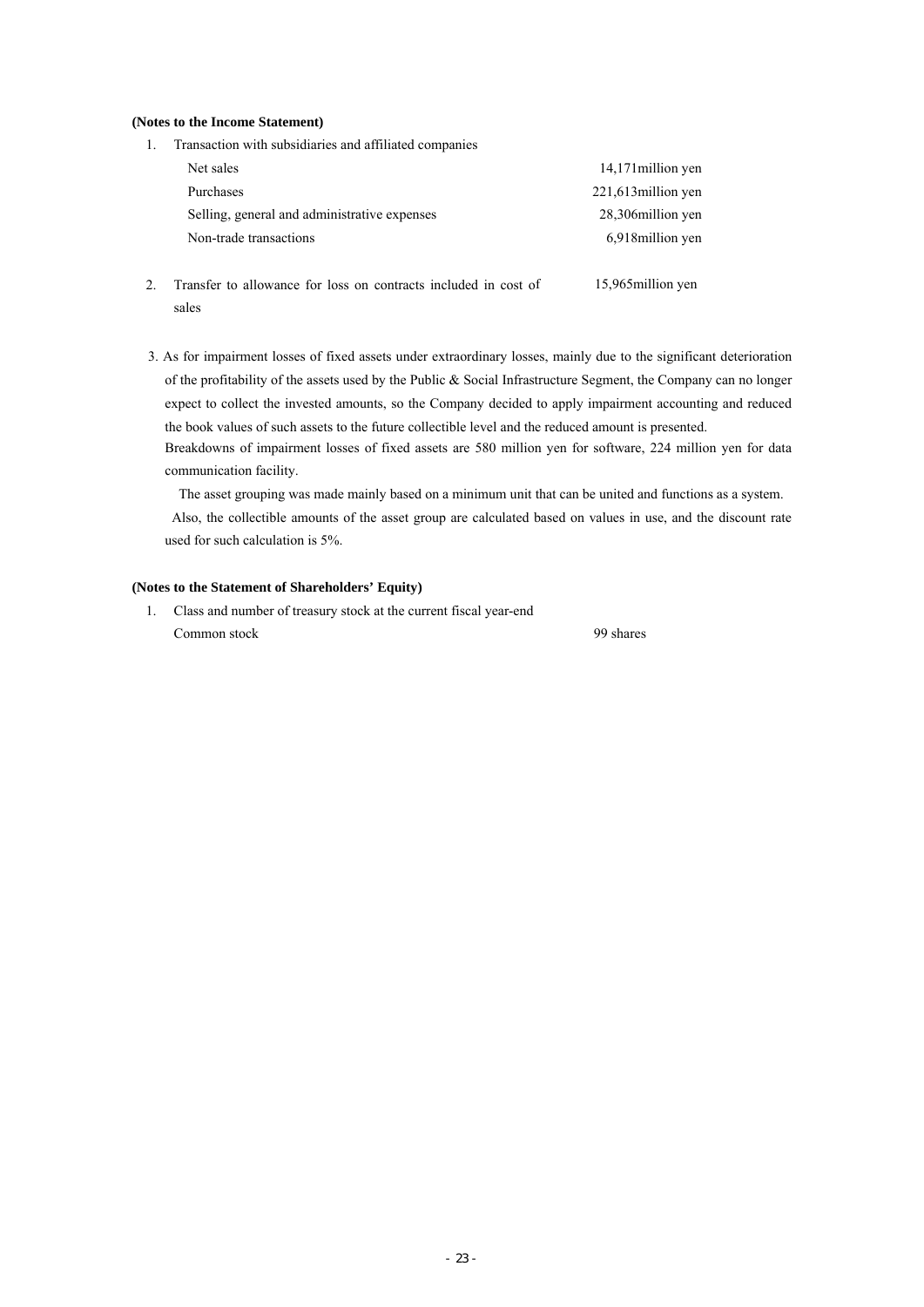#### **(Notes to Tax Effect Accounting)**

1. Breakdown of deferred income taxes and liabilities by major cause

| Deferred income taxes                                                       |                         |
|-----------------------------------------------------------------------------|-------------------------|
| Provision for retirement benefits                                           | 19,600 million yen      |
| Accounts receivable                                                         | 13,830 million yen      |
| Depreciation in excess of limit                                             | 7,966 million yen       |
| Long-term borrowings (Repurchase of noncurrent assets)                      | 3,018 million yen       |
| Adjustment to the percentage-of-completion method                           | 3,224 million yen       |
| Others                                                                      | 18,558million yen       |
| Deferred income taxes – subtotal                                            | 66,198 million yen      |
| Valuation allowance                                                         | $(6,781)$ million yen   |
| Total deferred income taxes                                                 | 59,416 million yen      |
| Deferred tax liabilities                                                    |                         |
| Valuation difference on available-for-sale securities                       | $(14, 142)$ million yen |
| <b>Fixed assets</b>                                                         | $(15,100)$ million yen  |
| Difference on book value of<br>affiliates'<br>shares<br>by<br>restructuring | $(3,400)$ million yen   |
| Reserve for reduction entry                                                 | $(103)$ million yen     |
| Others                                                                      | $(2,041)$ million yen   |
| Total deferred tax liabilities                                              | $(34,787)$ million yen  |
| Net deferred income taxes                                                   | 24,628 million yen      |

2. Breakdown of major items that caused differences between the statutory effective tax rate and the income tax and other burden rates after tax effect accounting

| Statutory effective tax rate                                           | 33.06%    |
|------------------------------------------------------------------------|-----------|
| (Adjustments)                                                          |           |
| Entertainment and other expenses that are permanently<br>nondeductible | 0.25%     |
| Dividends income                                                       | $-1.38\%$ |
| Per-capita inhabitant tax                                              | $0.09\%$  |
| Tax credit by R&D tax reduction                                        | $-2.14%$  |
| Valuation allowance increase/(decrease)                                | $0.07\%$  |
| Tax rate change due to tax revision, etc.                              | 1.97%     |
| Others                                                                 | $-0.90\%$ |
| Income tax and other burden rates after tax effect accounting          | 31.02%    |

## 3. Modification of deferred income taxes and liabilities due to changes of the income tax rate

Following the passage on March 29, 2016 of the "Act for Partial Revision of the Income Tax Act, etc." and the "Act for Partial Revision of the Local Taxation Acts and other Acts", the statutory effective tax rates used for the calculation of deferred income taxes and deferred tax liabilities for the current fiscal year (limited to those eliminated on and after April 1, 2016) have been changed from 32.34% of the previous fiscal year to 30.86% for those expected to be collected or paid during the period from April 1, 2016 to March 31, 2018 and to 30.62% for those expected to be collected or paid after April 1, 2018.

Consequently, the amount of deferred income taxes (with the amount of deferred tax liabilities deducted) decreased by 1,152 million yen, while the amounts of income taxes adjustment and valuation difference on available-for-sale securities that were recorded in the current fiscal year increased by 1,839 million yen and 686 million yen, respectively.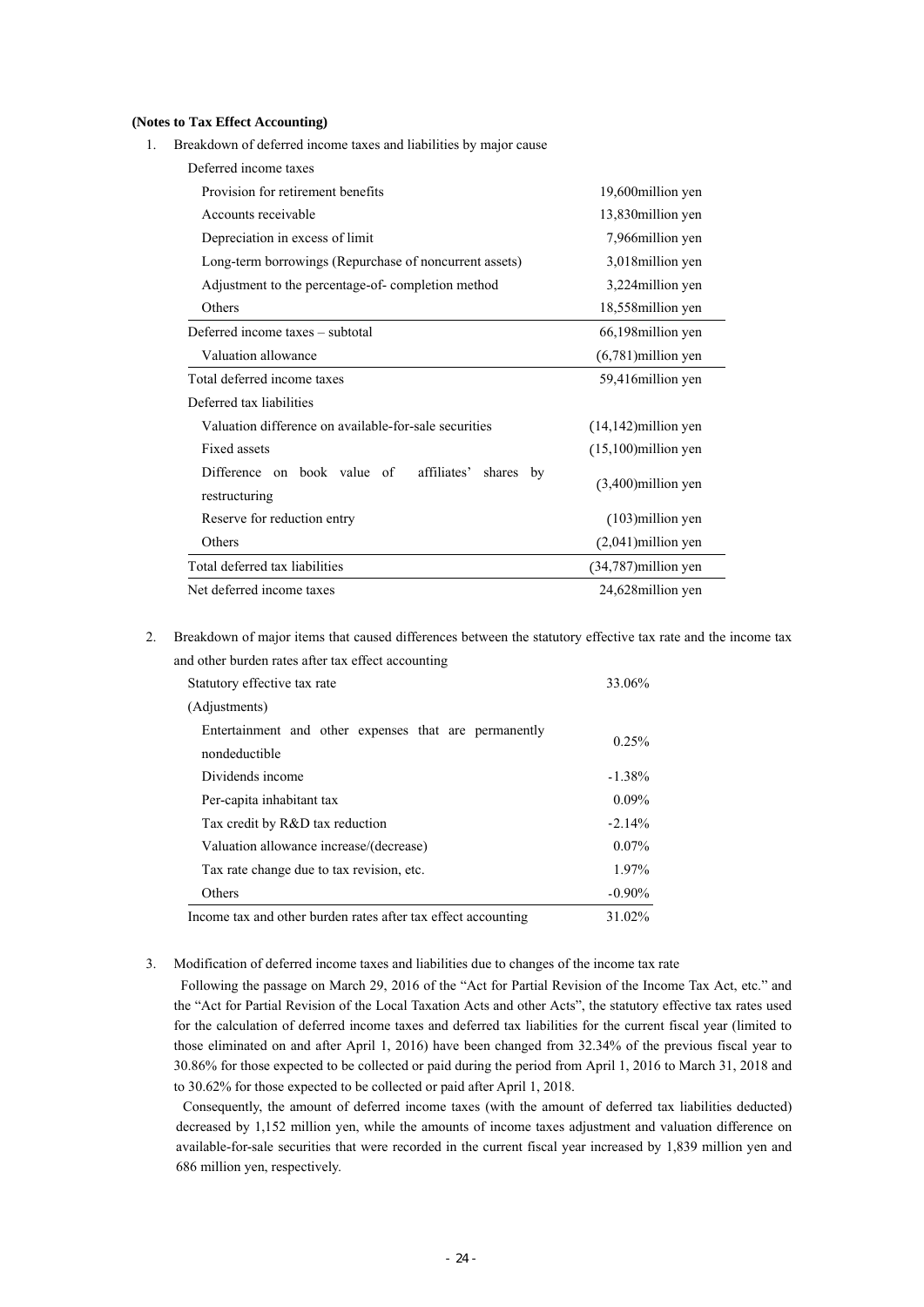# **(Notes to Related-Party Transactions)**

Directors and Principal Individual Shareholders, etc.

|           | Name of the<br>related | Address | Common               | Type of                                                                                                                                                                       | % of voting                   | Additional                              | Relationship between<br>the related parties | Transaction                                                            | Transaction<br>amount   | Account | Year-end                           |
|-----------|------------------------|---------|----------------------|-------------------------------------------------------------------------------------------------------------------------------------------------------------------------------|-------------------------------|-----------------------------------------|---------------------------------------------|------------------------------------------------------------------------|-------------------------|---------|------------------------------------|
| Attribute | party                  |         | stock<br>(¥ million) | business                                                                                                                                                                      | rights, etc.,<br>held (owned) | posts<br>held<br>by<br>the<br>directors | Operating<br>relation                       | details                                                                | $(\frac{1}{2})$ million | items   | balance<br>$(\frac{1}{2})$ million |
|           |                        |         |                      | President and<br>Chief<br>Executive<br>Officer of<br>NTT DATA<br>Corporation                                                                                                  | (owned)                       |                                         |                                             | <b>Business</b><br>rental income<br>and<br>other<br>business<br>income | 28                      |         |                                    |
|           |                        |         |                      | Chairman of<br>the<br>Japan<br>Electronic<br>Payment<br>Promotion<br>Organization                                                                                             | Direct 0.0                    |                                         |                                             | Payment of<br>annual fees                                              | $\overline{2}$          |         |                                    |
| Officer   | Toshio<br>Iwamoto      |         |                      | President and<br>Chief<br>Executive<br>Officer of<br>NTT DATA<br>Corporation<br>Chairman,<br>Private<br>Finance<br>Initiative /<br>Public Private<br>Partnership(P<br>FI/PPP) | (owned)<br>Direct 0.0         |                                         |                                             | Payment of<br>annual fees                                              | $\mathbf{0}$            |         |                                    |
| Officer   | Satoshi<br>Kurishima   |         |                      | Senior<br>Executive<br>Vice President<br>of NTT DATA<br>Corporation<br>Chairman<br>of<br>the<br>Japan<br>Data<br>Management<br>Consortium                                     | (owned)<br>Direct 0.0         |                                         |                                             | Payment of<br>annual fees                                              | $\boldsymbol{0}$        |         |                                    |

(Note) 1. Transaction amounts do not include consumption taxes, etc.<br>2. Terms and conditions of the transaction above and the determinat

2. Terms and conditions of the transaction above and the determination policies for such conditions are the same as those for other business partners.

3. Mr. Toshio Iwamoto resigned from the chairman position of Private Finance Initiative / Public Private Partnership (PFI/PPP) in July 2015, and the content above is related to term of office in the current fiscal year.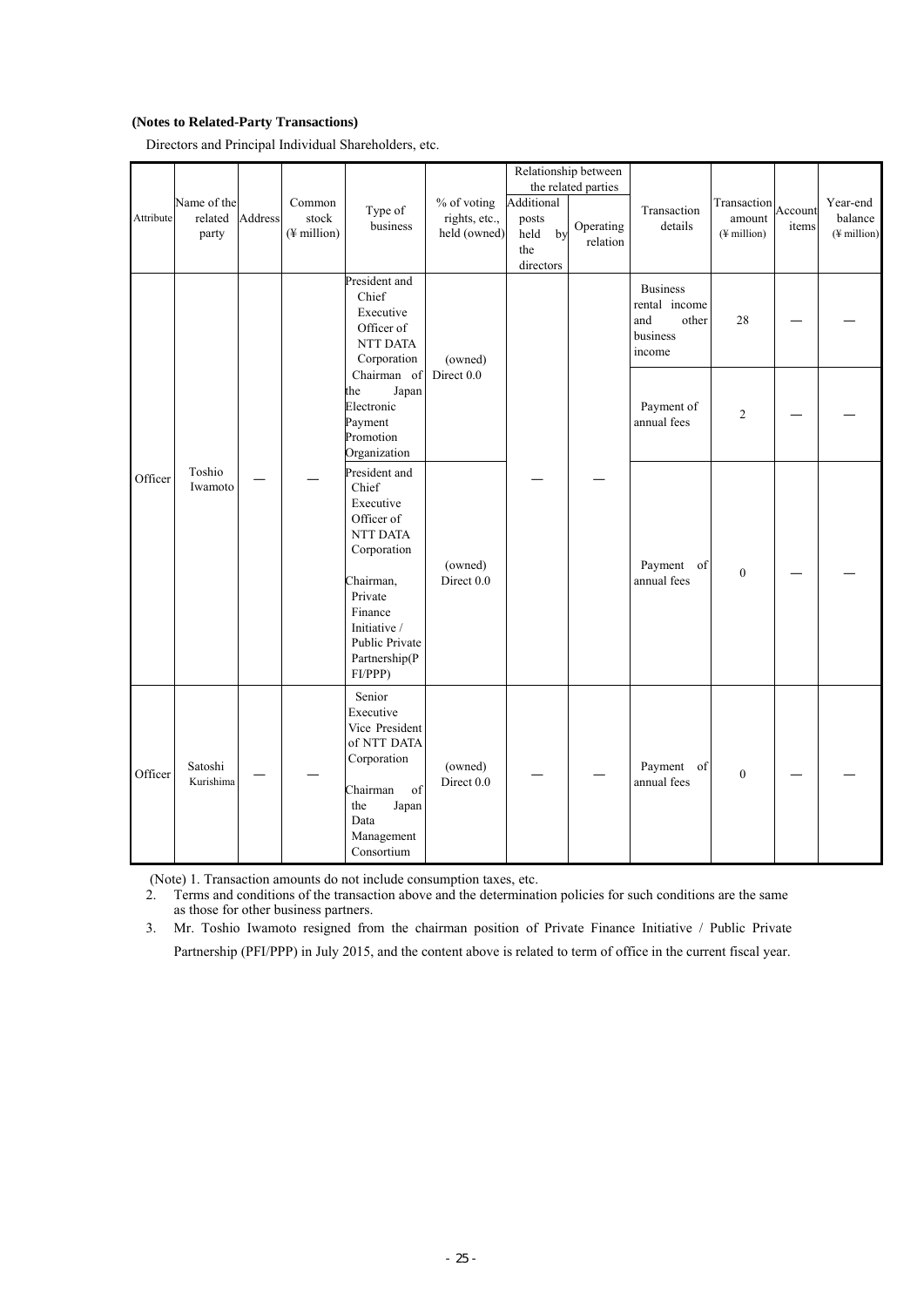# Affiliated companies, etc.

| Attribute             | Company name                                | $\%$<br>of voting<br>rights, etc.,<br>held(owned)   | Relationship<br>between the<br>related parties | Transaction<br>details | Transaction amount<br>$(\frac{1}{2})$ million | Account item                                                         | Year-end balance<br>$(\frac{1}{2})$ million |  |
|-----------------------|---------------------------------------------|-----------------------------------------------------|------------------------------------------------|------------------------|-----------------------------------------------|----------------------------------------------------------------------|---------------------------------------------|--|
| Affiliated<br>company | NTT DATA, Inc.                              | (Held)<br>Indirect 100.0<br>(Owned)<br>Direct $0.0$ | Entering into<br>contract of<br>term loan      | Lending of<br>funds    | 16,533<br>140 million<br>US Dollars))         | Other current assets.<br>current assets<br>(short-term loans)        | 34,933<br>310 million                       |  |
|                       |                                             |                                                     |                                                | Repayment<br>of funds  | 9,643<br>80million<br>US Dollars)             | receivable from<br>subsidiaries and<br>affiliates)                   | US Dollars).                                |  |
|                       | <b>EVERIS</b><br>PARTICIPACIONES,<br>S.L.U. | (Held)<br>Indirect 100.0<br>(Owned)<br>Direct 0.0   | Entering into<br>contract of<br>term loan      | Lending of<br>funds    |                                               | Long-term loans<br>receivable from<br>subsidiaries and<br>affiliates | 16.456<br>(129million<br>Euros)             |  |

(Note) 1. With regard to the lending of funds, interest rates are determined rationally by taking market interest rates into consideration. No collateral is obtained.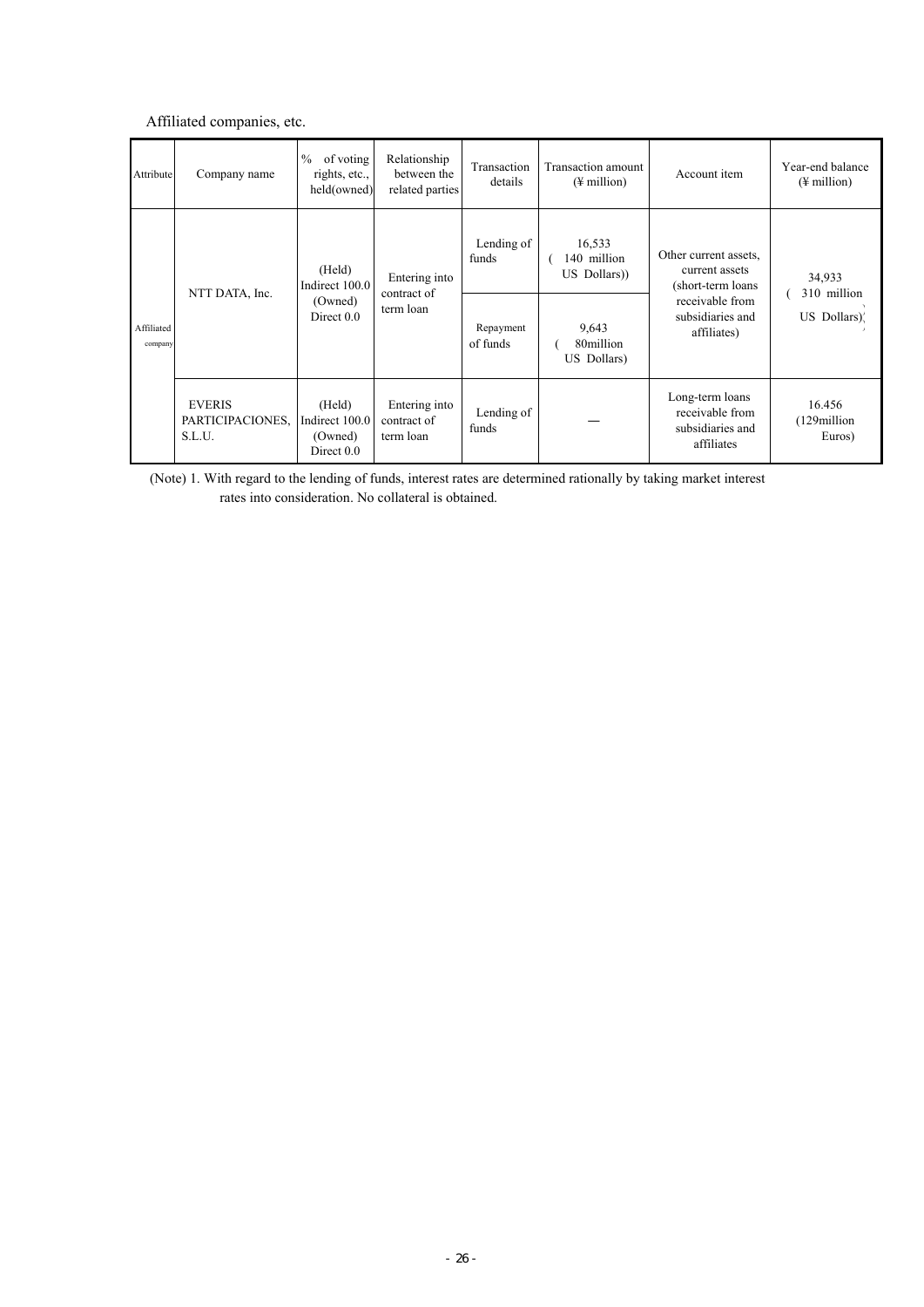Group companies, etc.

| Attribute                          | Company<br>name | $%$ of voting<br>rights,<br>etc., held<br>(owned) | Relationship<br>between the<br>related parties            | Transaction details                                  | Transaction amount<br>$(\frac{1}{2})$ million) | Account item  | Year-end balance<br>$(\frac{1}{2})$ million |  |  |  |  |  |  |  |              |        |  |  |
|------------------------------------|-----------------|---------------------------------------------------|-----------------------------------------------------------|------------------------------------------------------|------------------------------------------------|---------------|---------------------------------------------|--|--|--|--|--|--|--|--------------|--------|--|--|
| Subsidiary                         | <b>NTT</b>      | (Held)                                            | Transactions<br><b>NTT</b><br>among<br>Group<br>companies | Transactions<br>among NTT Group<br>companies         | 39,284                                         | Accounts due  | 8,992                                       |  |  |  |  |  |  |  |              |        |  |  |
| of<br>Finance<br>parent<br>company | Corporation     | Direct 3.1<br>(Owned)<br>Direct $0.0$             |                                                           |                                                      |                                                |               |                                             |  |  |  |  |  |  |  | Fund deposit | 57,846 |  |  |
|                                    |                 |                                                   | deposit,<br>Fund<br>etc.                                  | Interest revenue<br>accompanying the<br>fund deposit | 40                                             | Deposits paid | 121,646                                     |  |  |  |  |  |  |  |              |        |  |  |

(Note) 1. Transaction amounts do not include consumption taxes, but amounts of the year-end balance include them.

2. Terms and conditions of the transactions above and the determination policies for such conditions are the same as those for other business partners.

# **(Notes to the per-share information)**

- 1. Net asset per share 2,689.04 yen
- 2. Net income per share 229.16 yen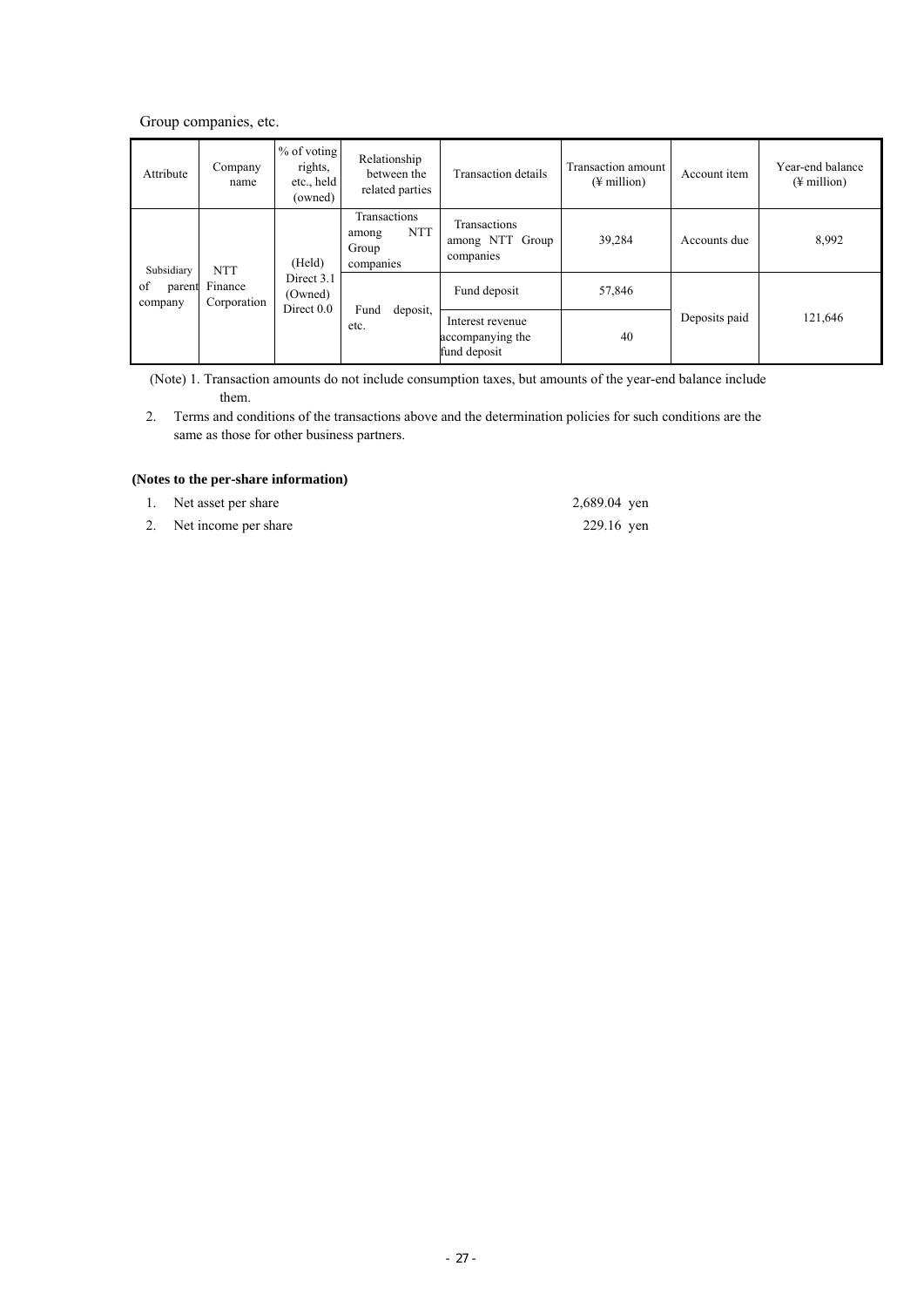# **[Reference] Consolidated Statements of Income and Comprehensive Income**

| (Unit: $\frac{1}{2}$ million)                                  |                          |                          |
|----------------------------------------------------------------|--------------------------|--------------------------|
|                                                                | 28 <sup>th</sup> FY      | 27 <sup>th</sup> FY      |
|                                                                | $(2015/4/1 - 2016/3/31)$ | $(2014/4/1 - 2015/3/31)$ |
| Net Sales                                                      | 1,614,897                | 1,511,812                |
| Cost of Sales                                                  | 1,216,795                | 1,147,302                |
| Gross Profit                                                   | 398,101                  | 364,509                  |
| Selling, General and Administrative Expenses                   | 297,216                  | 280,495                  |
| Operating Income                                               | 100,885                  | 84,013                   |
|                                                                |                          |                          |
| Non-Operating Income                                           | 7,844                    | 6,845                    |
| Non-Operating Expenses                                         | 10,571                   | 12,950                   |
| Ordinary Income                                                | 98,158                   | 77,909                   |
|                                                                |                          |                          |
| Extraordinary income                                           | 15,237                   |                          |
| <b>Extraordinary</b> loss                                      | 5,607                    | 3,913                    |
| Income before Income Taxes                                     | 107,789                  | 73,995                   |
| Income taxes-current                                           | 46,925                   | 34,992                   |
| Income taxes-deferred                                          | (4,570)                  | 5,423                    |
| <b>Total Income Taxes</b>                                      | 42,354                   | 40,416                   |
| Net Income                                                     | 65,434                   | 33,579                   |
| Net income (loss) attributable to non-controlling interests    | 2,061                    | 1,434                    |
| Net income attributable to owners of parent                    | 63,373                   | 32,144                   |
|                                                                |                          |                          |
| Other comprehensive income                                     |                          |                          |
| Valuation difference on available-for-sale securities          | (14,349)                 | 43,989                   |
| Deferred gains and losses on hedges                            | (8,186)                  | 617                      |
| Translation adjustments                                        | (25, 975)                | 27,243                   |
| Remeasurements of defined benefit plans, net of tax            | (29, 872)                | 334                      |
| Share of other comprehensive income of associates              | (208)                    | 311                      |
| accounted for using equity method                              |                          |                          |
| Other comprehensive income                                     | 480                      | 1,074                    |
| Total Other comprehensive income                               | (78, 110)                | 73,571                   |
|                                                                |                          |                          |
| Comprehensive income                                           | (12,676)                 | 107,151                  |
| (Break down)                                                   |                          |                          |
| Comprehensive income attributable to owners of the             | (13, 371)                | 105,443                  |
| parent<br>Comprehensive income attributable to non-controlling | 695                      | 1,707                    |
| interests                                                      |                          |                          |

Note: Amounts less than one million yen are rounded down.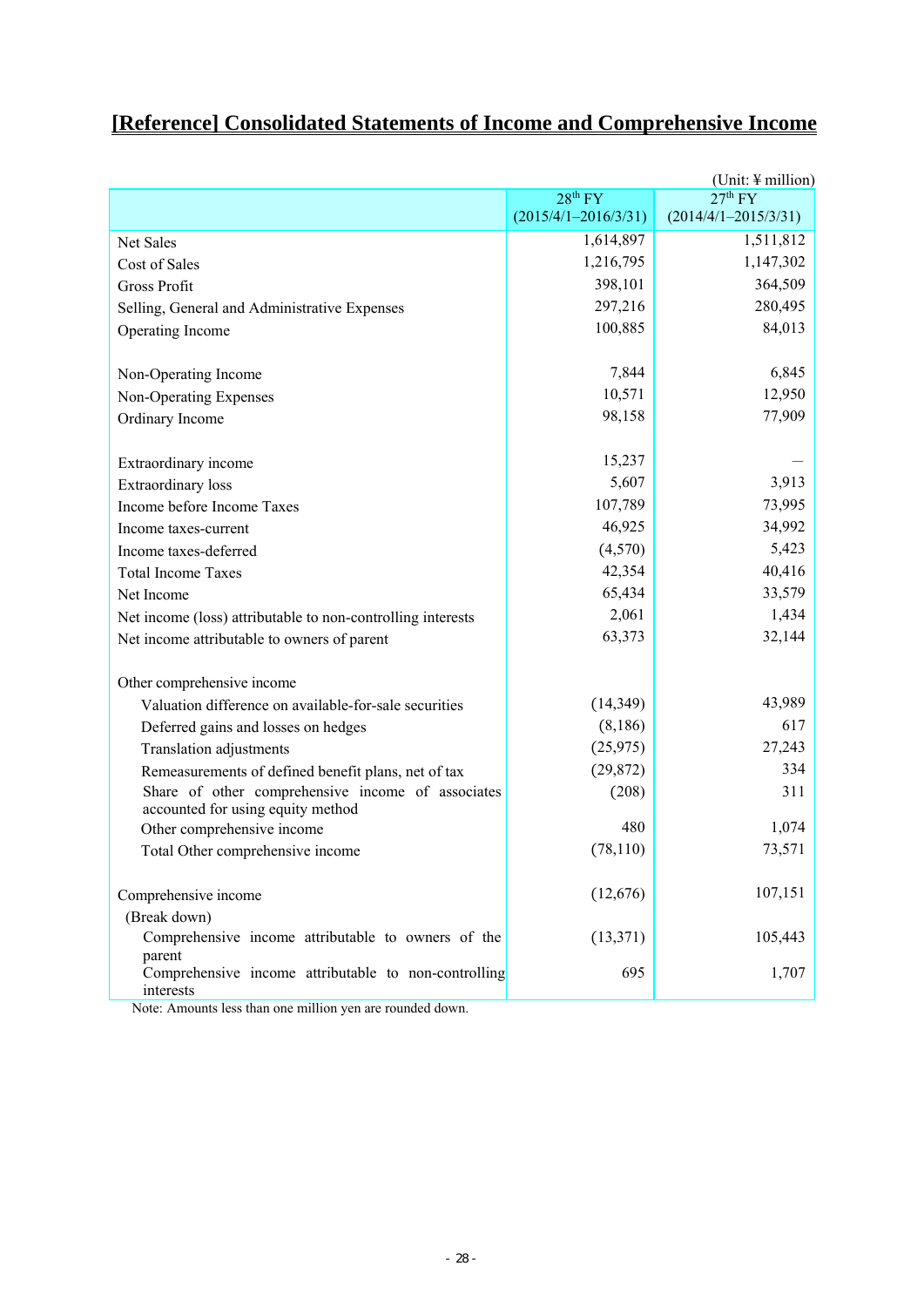| [Reference] Consolidated Statements of Cash Flow |
|--------------------------------------------------|
|--------------------------------------------------|

|                                                                                                |                          | (Unit: $\frac{1}{2}$ million) |
|------------------------------------------------------------------------------------------------|--------------------------|-------------------------------|
|                                                                                                | 28 <sup>th</sup> FY      | 27 <sup>th</sup> FY           |
|                                                                                                | $(2015/4/1 - 2016/3/31)$ | $(2014/4/1 - 2015/3/31)$      |
| <b>Cash Flows from Operating Activities</b>                                                    |                          |                               |
| Income before income taxes                                                                     | 107,789                  | 73,995                        |
| Depreciation and amortization                                                                  | 147,961                  | 146,896                       |
| Loss on retirement of non-current assets                                                       | 7,250                    | 11,670                        |
| Increase/(decrease) in net defined benefit liability                                           | 8,292                    | 8,706                         |
| Interest expenses                                                                              | 5,492                    | 5,782                         |
| Impairment loss of noncurrent assets                                                           | 1,620                    | 2,244                         |
| (Increase)/decrease in accounts receivable                                                     | (43, 052)                | (15, 467)                     |
| (Increase)/decrease in inventories                                                             | 5,373                    | (9,889)                       |
| Increase/(decrease) in accounts payable                                                        | 9,574                    | 6,359                         |
| Increase/(decrease) in advances received                                                       | 27,954                   | (11, 113)                     |
| Increase/(decrease) in accrued consumption taxes                                               | (11, 123)                | 17,143                        |
| Others, net                                                                                    | (205)                    | (8,270)                       |
| <b>Sub Total</b>                                                                               | 266,928                  | 228,057                       |
| Interest and dividends received                                                                | 3,175                    | 2,141                         |
| Interest paid                                                                                  | (5, 544)                 | (5, 592)                      |
| Income taxes (paid)/reimbursed                                                                 | (31,808)                 | (40, 726)                     |
| Net cash provided by operating activities                                                      | 232,751                  | 183,880                       |
| <b>Cash Flows from Investing Activities</b>                                                    |                          |                               |
| Payments for acquisition of property and equipment                                             | (47, 440)                | (62, 922)                     |
| Payments for acquisition of intangible assets                                                  | (77, 922)                | (82, 155)                     |
| Proceeds from sales of investment securities                                                   | 23,014                   | 787                           |
| Payments for investments in subsidiaries resulting in<br>change in scope of consolidation      | (28, 351)                | (3,663)                       |
| Proceeds from sales of shares of subsidiaries<br>resulting in change in scope of consolidation | 308                      | 139                           |
| Net Decrease/(Increase) in time deposits, net                                                  | (294)                    | (1, 921)                      |
| Payment into short-term deposit paid                                                           | (50,000)                 |                               |
| Others, net                                                                                    | (8,043)                  | (7, 400)                      |
| Net cash used in investing activities                                                          | (188, 730)               | (157, 137)                    |
|                                                                                                |                          |                               |

Note: Amounts less than one million yen are rounded down.